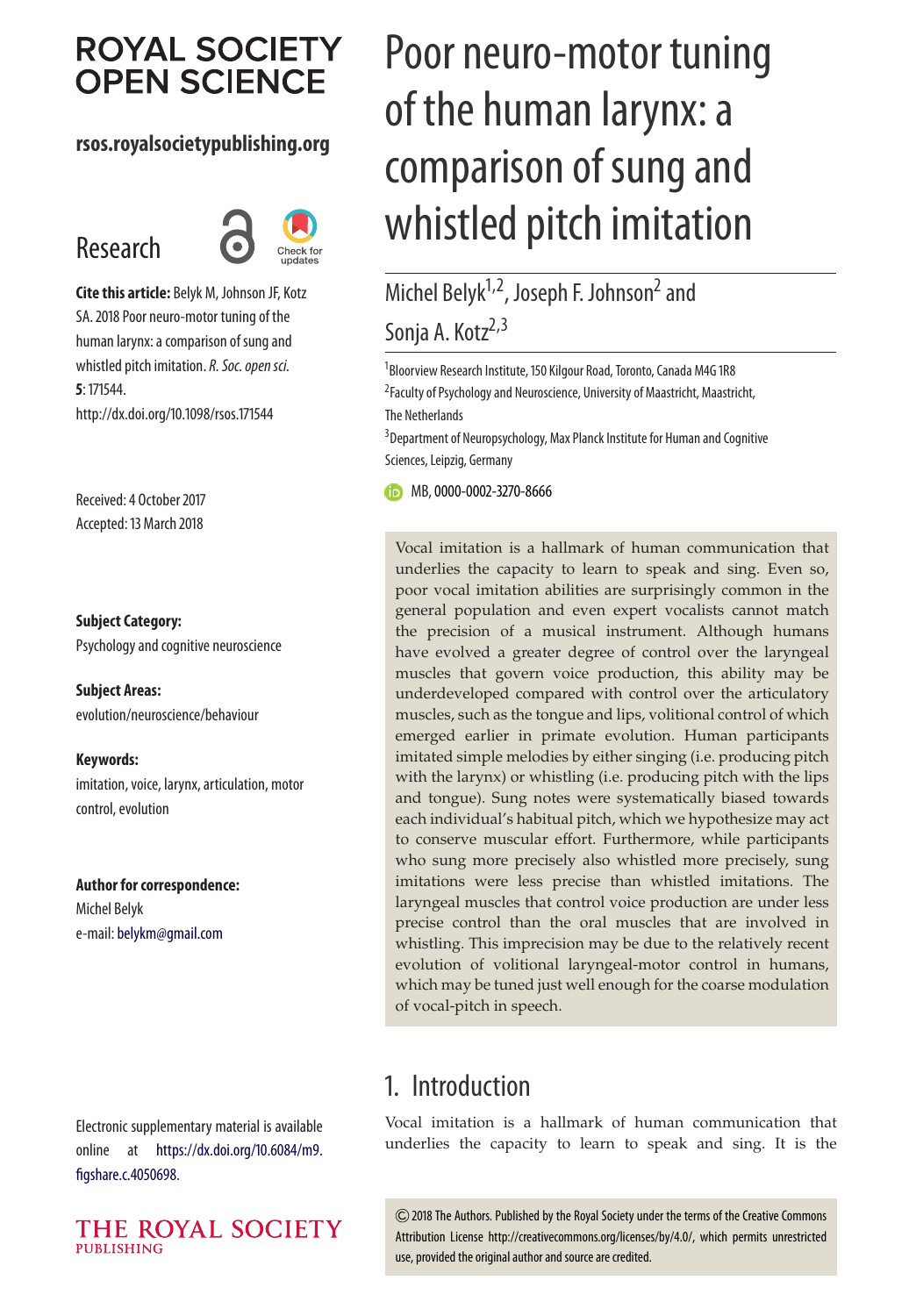ability to reproduce previously experienced auditory events by computing an inverse model that maps target sounds onto motor commands that reproduce them [\[1\]](#page-10-0). Whereas the ability to flexibly produce calls from an existing repertoire (vocal usage learning) is relatively common, the ability to add new vocalizations to an existing repertoire (vocal production learning) is rare in mammals [\[2,](#page-10-1)[3\]](#page-10-2). Among the principal exceptions are humans, cetaceans [\[4–](#page-10-3)[6\]](#page-10-4), pinnipeds [\[7](#page-10-5)[–11\]](#page-10-6), bats [\[12](#page-10-7)[,13\]](#page-10-8) and possibly elephants [\[14,](#page-10-9)[15\]](#page-10-10). How the hominid vocal phenotype evolved from vocal usage to vocal production learning remains a matter of speculation. Several plausible hypotheses have been advanced to suggest, for example, that emotional expression may have provided a scaffold for the evolution of speech and song [\[16\]](#page-10-11), or that the exaggeration of social dominance cues provided selective pressure for more versatile voices [\[17\]](#page-10-12), which may have been exploited by early hominins for the purpose of communication [\[18\]](#page-10-13).

Vocalizations are composed of a periodic signal produced by the larynx that is filtered depending on the configuration of the vocal tract, such as the articulation of the lips and tongue [\[19](#page-10-14)[–21\]](#page-10-15). This system of sound source and filter is a useful bioacoustic description and provides a framework for understanding the muscles of communication and the evolution of volitional control over them. For example, research has increasingly come to suggest that non-human great apes may have more flexible call repertoires than previously supposed. This includes a limited degree of flexibility at the laryngeal sound source [\[22](#page-10-16)[–24\]](#page-10-17), but much more extensive control over the shape of the vocal tract via movement of the lips and tongue. Indeed, great apes have been observed to learn to produce a variety of nonspecies typical oral sounds such as raspberries and whistles that involve the lips and tongue instead of the larynx [\[25–](#page-10-18)[27\]](#page-10-19). Similarities between human speech and great ape lip-smacking behaviours [\[28](#page-10-20)[–30\]](#page-11-0), as well as in the range and flexibility of tongue movements in these species [\[31](#page-11-1)[,32\]](#page-11-2), suggest that the orofacial articulatory muscles were speech-ready in ancestral primates. By contrast, humans have a clear advantage over other primates in controlling the laryngeal sound source as we modulate vocalpitch not only to sing, but also to encode voiced compared to voiceless phonemes [\[33](#page-11-3)[,34\]](#page-11-4), the tones of tonal languages [\[35\]](#page-11-5), stress on particular syllables [\[36\]](#page-11-6), emphasis on certain words [\[37\]](#page-11-7), the intonation of sentences to contrast declarative and interrogative modes [\[38\]](#page-11-8), and to express a broad range of genuine or feigned emotions [\[39](#page-11-9)[–43\]](#page-11-10).

Despite the vocal virtuosity of humans relative to other apes, there is a population of individuals colloquially referred to as 'tone deaf'—who are notable in their poor abilities as singers. However, tone deafness is a misnomer, as these individuals do not necessarily have a deficit in hearing musical sounds, but rather in singing them [\[44–](#page-11-11)[46\]](#page-11-12). These individuals are more accurately described as poor-pitch singers, as they appear to have a selective deficit in translating perceived pitches into the sequence of laryngealmotor commands that reproduce them [\[47\]](#page-11-13). In some cases this results in inaccurate singing—that is consistently flat or consistently sharp—but more often it manifests as imprecise singing—that is highly variable [\[48\]](#page-11-14). Rather than a discrete population, poor-pitch singers appear to be the low proficiency tail of a continuous range of singing abilities [\[45](#page-11-15)[,49](#page-11-16)[,50\]](#page-11-17).

Even professional opera singers, who presumably occupy the high proficiency tail of the singing proficiency continuum, are less precise with vocal-pitch when singing than violinists are with the pitch of their instruments [\[51,](#page-11-18)[52\]](#page-11-19) and may be unreliable judges of whether they themselves have just produced an error [\[53\]](#page-11-20). A lifetime of experience with the imprecision of the voice may explain why listeners are more generous in judging whether a vocalist is in tune than when judging an instrumentalist [\[54\]](#page-11-21). Across levels of training, singers match pitches more accurately with an instrument than with their voices, despite unfamiliarity with the instrument [\[55,](#page-11-22)[56\]](#page-11-23). This pattern holds even with digital instruments that produce a vocal timbre [\[57](#page-11-24)[,58\]](#page-11-25), suggesting that poor pitch matching is rooted in vocal motor-control rather than deficient perception of vocal-pitch.

This lack of vocal proficiency is striking in humans, who are the most vocally proficient species of ape. Though there are neuro-comparative differences between humans and other primates in several brain areas related to the control of the vocal tract [\[59–](#page-11-26)[62\]](#page-11-27), one of the more striking comparative differences is specific to the laryngeal muscles that control the voice. Humans possess a direct pathway projecting from the larynx-motor cortex to the nucleus ambiguus, which is the brainstem-motor nucleus that controls the laryngeal muscles [\[63,](#page-11-28)[64\]](#page-11-29). This direct pathway is less abundant in other great apes [\[65\]](#page-11-30) and absent in monkeys [\[66,](#page-11-31)[67\]](#page-11-32). However, even in humans this pathway remains sparse compared to the analogous pathways that descend to the brainstem-motor nuclei that control the muscles of the lip and tongue [\[63–](#page-11-28)[65\]](#page-11-30).

These observations lead us to hypothesize that the human vocal-motor system is not tuned as precisely as other orofacial neuro-motor systems. To test whether humans are imprecise singers, we had participants listen to and then imitate simple melodies by either singing or whistling. These tasks were highly matched in auditory and cognitive demands, differing only in whether pitches were imitated by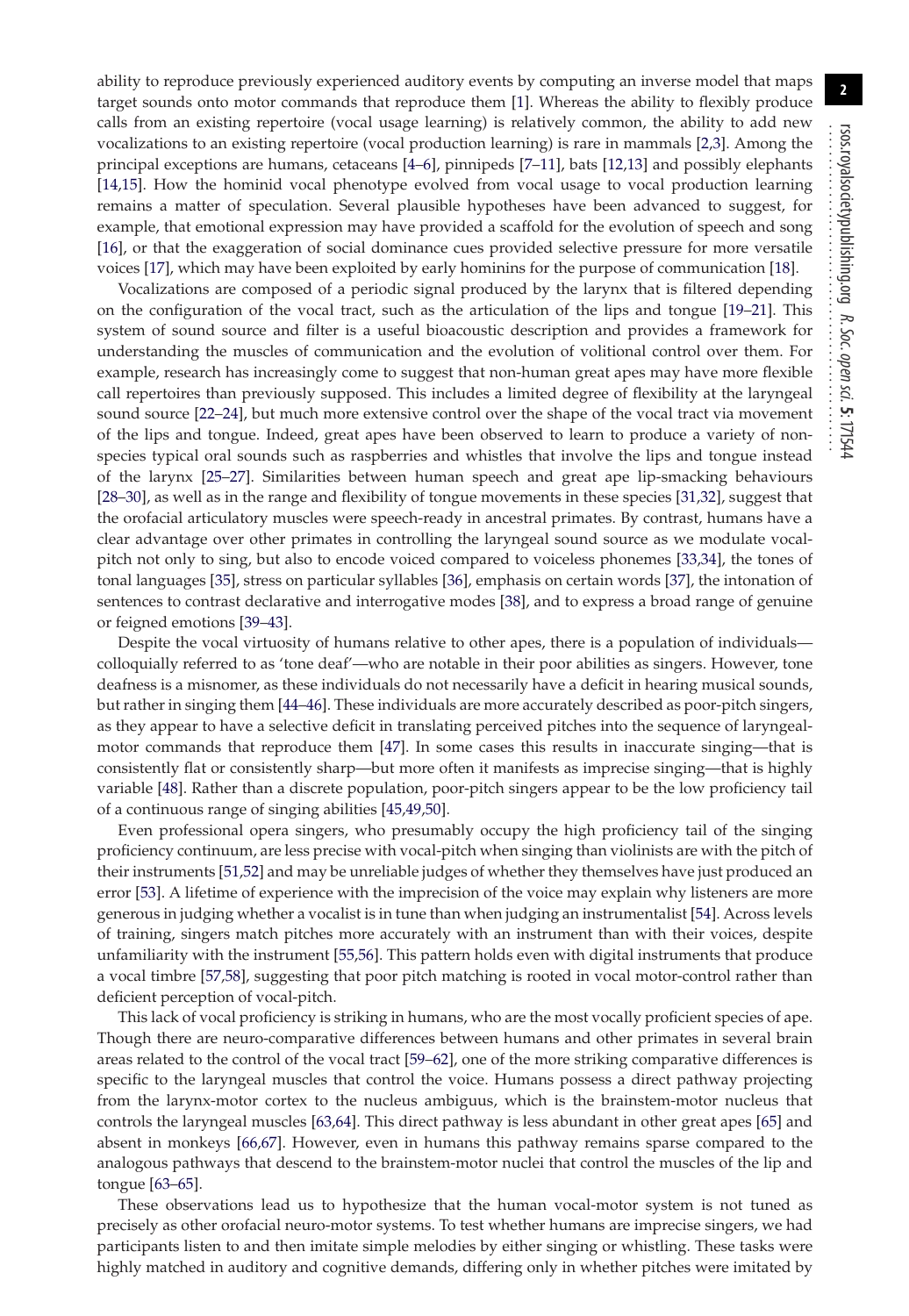**3**

vocalizing the neutral vowel schwa or by producing a bilabial whistle. We hypothesized that imitation errors would tend to be larger for singing than for whistling.

### 2. Methods

#### 2.1. Stimulus generation

Two sets of 45 melodies were composed by random computerized composition. The first note of each melody was selected at random from a chromatic scale. Subsequent notes were determined by sampling from a flat distribution of interval sizes, ranging  $\pm 4$  semitone. This process was performed iteratively until all notes fell within the range of a single octave. All melodies consisted of a sequence of five isochronous notes each lasting 750 ms separated by 50 ms of silence. Both sets of melodies were synthesized in a vocal timbre using a neutral vowel (Vocaloid Miriam, Zero-G Limited, Okehampton, UK) as well as in a timbre that approximates a human bilabial whistle (see electronic supplementary material, S1 and S2). All stimuli had a sampling rate of 44 100 Hz with 16-bit digitization of amplitudes. Two versions of the vocal-timbre stimuli were synthesized to accommodate the disparate vocal ranges of males and females. These spanned the range A2–A3 (110–220 Hz) and A3–A4 (220–440 Hz) for males and females, respectively. The whistled-timbre stimuli were synthesized in the range A5– A6 (880–1760 Hz). Whistled-timbre stimuli were synthesized as a sine wave convolved with an empirical estimate of the onset amplitude envelope observed in pilot experiments. The pitch ranges and the onset amplitude envelope associated with the timbre of a bilabial whistle were estimated from 30 recordings taken from five males and five females. These recordings were collected during pilot experiments in which participants performed the individual assessment of producible range of pitches described below. All stimuli were synthesized at equal sound pressure levels.

#### 2.2. Procedures

#### 2.2.1. Participants

Thirty-four participants were recruited through two separate listings in the undergraduate testing pool of the Faculty of Psychology and Neuroscience at Maastricht University. The two listings were worded to attract either strong or poor singers in order to draw from both ends of the spectrum of singing ability, but made no reference to whistling to avoid sampling bias. Six participants were unable to produce any pitched sound by whistling. Only data from the remaining 28 participants were analysed. These participants had a median age of 21 years (range 18–29), 20 were female, nine self-identified as a good singer, 15 self-identified as a good whistler, 26 had some degree of formal musical training (2–15 years) but only two of these had any vocal training. All participants reported normal hearing and no vocal pathology. All participants provided informed consent and were compensated with either course credit or a  $10 \in$  voucher.

#### 2.2.2. Individual assessment of producible frequency ranges

Recordings were performed in a sound-attenuated chamber using a desk-mounted Sennheiser microphone and Adobe Audition software (v. 1.5). Participants were instructed to sing (i) a stable and comfortable note, (ii) a descending sweep as a smoothly varying pitch contour from a comfortable note to their lowest producible note, and (iii) an ascending sweep from a comfortable note to their highest producible note. Each production task was repeated three times. The mean frequency of the comfortable note was measured using Praat (v. 6.0.17; [www.fon.hum.uva.nl/praat/\)](www.fon.hum.uva.nl/praat/) and taken as each participant's habitual pitch. The highest and lowest frequencies produced during vocal sweeps were used to estimate each participant's producible range. The same procedure was repeated for whistling.

#### 2.2.3. Imitation task

In the same recording environment, participants performed two audio-motor imitation tasks: once imitating one set of melodies presented in a vocal timbre and sex-appropriate vocal range by singing, and once imitating a second set of melodies presented in a whistled timbre by whistling. Participants were instructed to sing using only a neutral vowel that was also the carrier vowel of the stimulus. Each task consisted of listening to and then repeating 45 melodies consisting of five notes each. Each melody was presented one at a time and separated by 7 s silent gaps during which participants'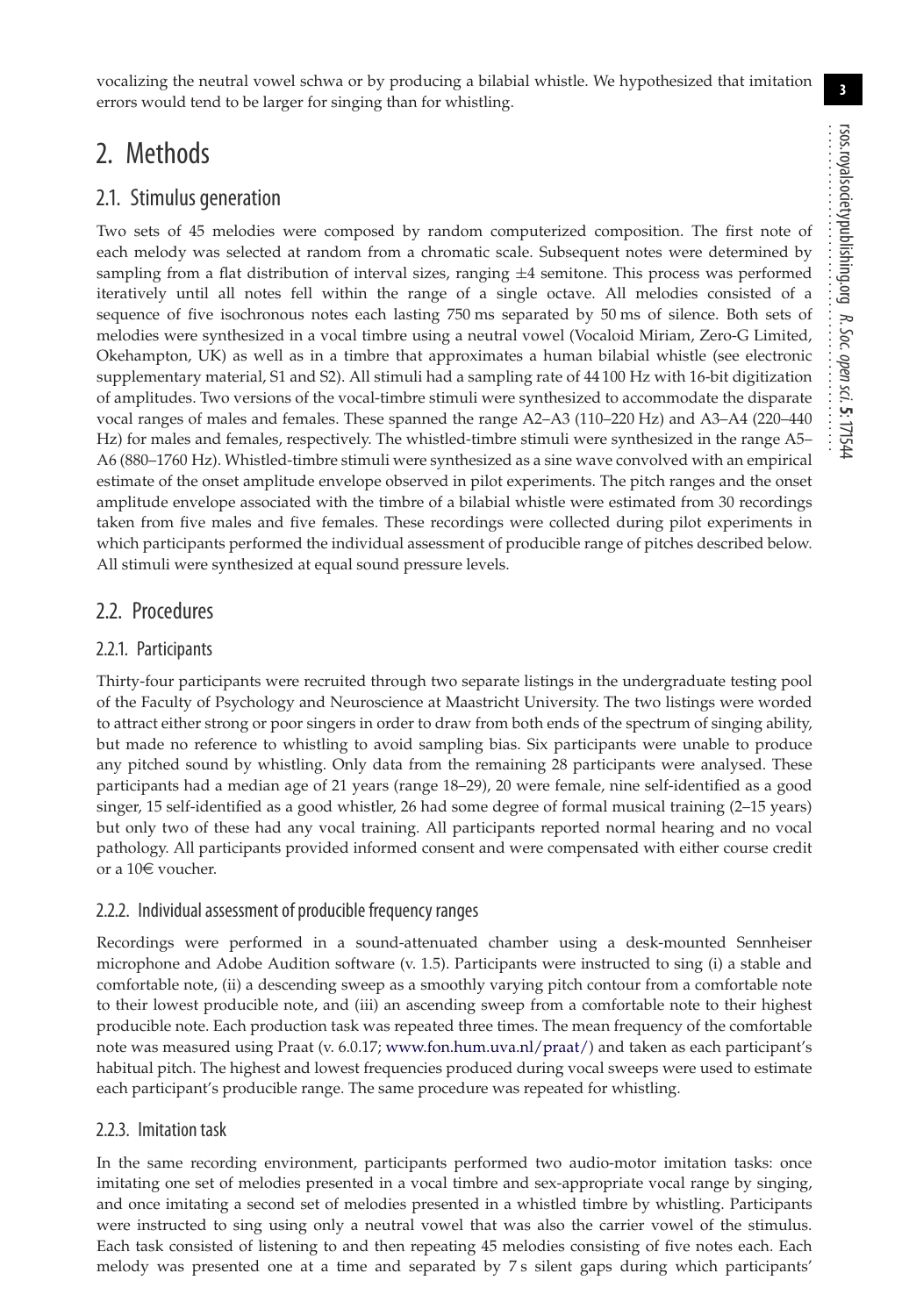imitations were recorded. Stimulus onset times were jittered by 250, 500 or 750 ms. Participants were given the opportunity to rest for a duration of their choosing after every 15th trial. Both the order of imitation conditions and the sets of target melodies were counter-balanced across participants. Melodies were presented in random order within conditions. Stimulus presentation and sound recordings were managed through Python (v. 2.7; python.org). Target stimuli were played over free field speakers at a comfortable volume.

#### 2.2.4. Melodic discrimination

We assessed participants' ability to perceive pitches within a melodic context and retain them in working memory using a computerized version of the Montreal Battery of Amusia Evaluation (MBEA) [\[68\]](#page-11-33) programmed in Python. Stimuli were presented over free field speakers while participants were seated alone in a sound attenuated booth. Only the subscales of the MBEA that assess pitch perception (1a–1c) were completed. Participants listened to three sets of 30 pairs of melodies that were either identical or had one note transposed, and indicated whether the melodies were the same or different. Each set contained transpositions that were increasingly difficult to detect and each set was preceded by two practice trials.

#### 2.3. Acoustic analysis

An in-house Praat script was used to semi-automate the extraction of fundamental frequency ( $F_0$ ) from the centre 250 ms of each imitated note. This script is available in the online data supplement to this article [\(http://dx.doi.org/10.5061/dryad.504t7](http://dx.doi.org/10.5061/dryad.504t7) [\[69\]](#page-11-34)). Melodies that were produced with too few or too many notes were excluded from further analysis because the positions of omitted or duplicated notes were not possible to determine (totalling 3.6% of trials). Responses to stimuli that were outside of each participant's producible range were excluded as they may reflect limitations of the producible range rather than imitation ability.

*F*<sup>0</sup> values were converted from hertz to cents relative to lowest scale degree of the stimulus set, where 100 cents is equal to one semitone and 1200 cents is equal to one octave of the equal temperament scale (equation (2.1)). Note error was calculated as the differences between the pitches of the target melody and participants' imitations. Intervals are the difference between adjacent notes in a melody. Interval error was calculated as the differences between intervals in the target melody and intervals in participants' imitations. All produced notes associated with errors greater than 1000 cents were verified for measurement errors, including octave errors.

$$
\log_2\left(\frac{A}{B}\right) \times 1200. \tag{2.1}
$$

We applied the approach of Pfordresher *et al*. [\[48\]](#page-11-14) in separately calculating the accuracy and precision of imitated melodies. Inaccuracy reflects a consistent bias to produce responses that err in the same direction, for example, by consistently singing flat. Imprecision reflects the variability across repeated attempts to produce the same pitch, for example, by intermittently singing responses that are flat and sharp by varying degrees. Inaccuracy scores were calculated for each participant as the mean signed difference between target notes or intervals and imitated notes or intervals. Imprecision scores were calculated for each participant by finding the standard deviation of differences between the target and imitated notes or intervals within each pitch class, and taking the average across pitch classes.

### 3. Results

MBEA scores varied widely along a continuous range from 71% to 100% correct responses (mean 86.4%, s.d. 9.6%). The scores of three participants were below the conventional cut-off suggested to identify individuals with amusia [\[68\]](#page-11-33). The continuous range of scores observed in this sample and reported by Peretz *et al*. lead us to retain the data from all participants but include MBEA scores as a continuous predictor in subsequent analyses.

[Figure 1](#page-4-0) shows violin plots of imitation errors across 11 433 notes produced by participants in this experiment and demonstrates a clear violation of heterogeneity of variance because singing appears to be more variable than whistling. We chose not to model these data using nonlinear regression techniques that are robust to heteroscedasticity because the systematic difference in variability between conditions is of theoretical interest. As an alternative, we computed (in)accuracy and (im)precision scores for each participant [\[48\]](#page-11-14). These scores passed all tests of assumptions for linear mixed models (LMMs).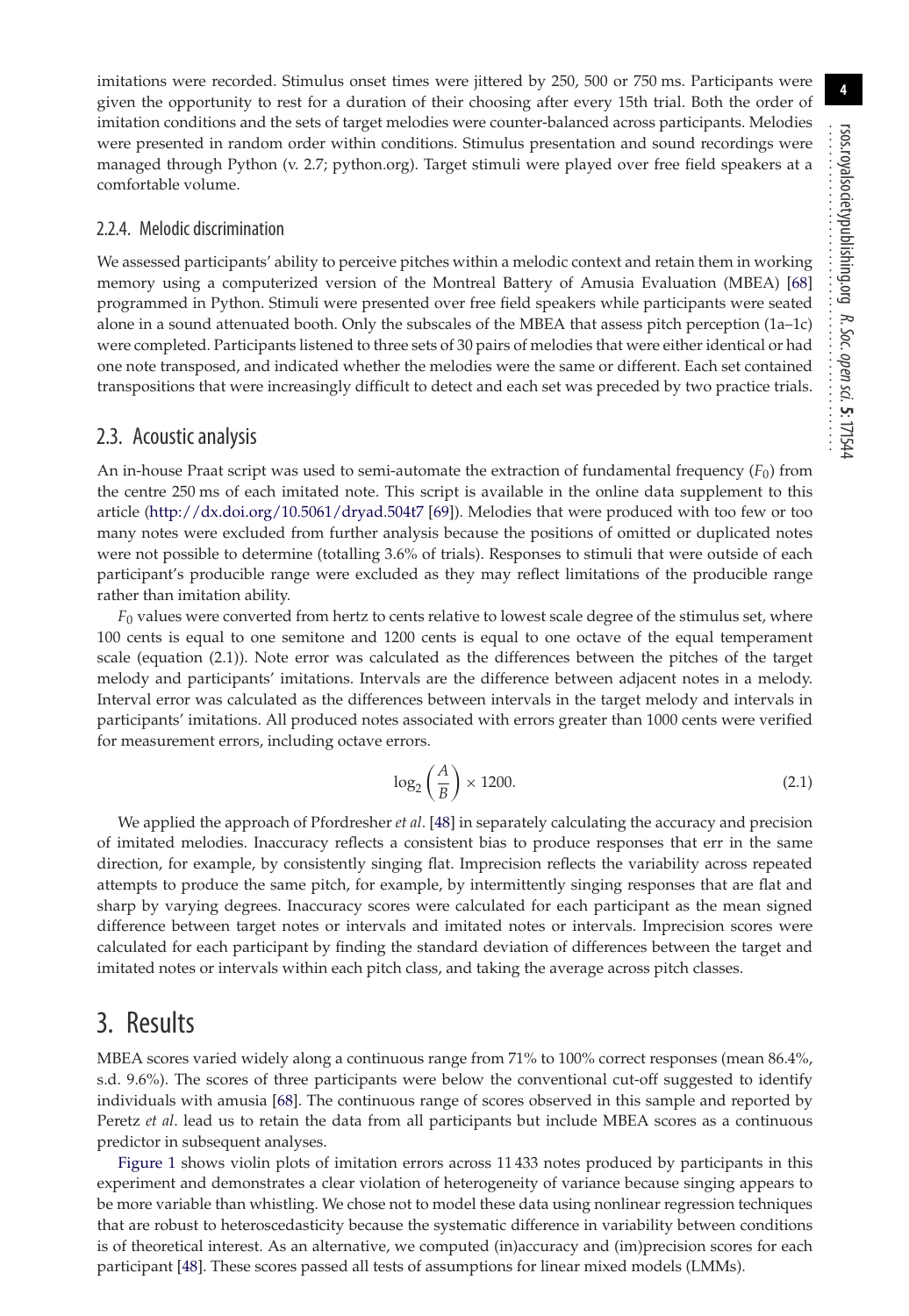

**Figure 1.** Violin plots. The four panels show box plots surrounded by density distributions of pitch errors for all notes produced by all participants. The two leftmost panels show signed errors and demonstrate that there is a small tendency for imitated notes to be sung flat or whistled sharp. The rightmost panels demonstrate that imitation errors while singing were much more variable than imitation errors while whistling.

We constructed four sets of nested LMMs to predict note inaccuracy, interval inaccuracy, note imprecision and interval imprecision from the two modalities of imitation and from MBEA scores, with participant modelled as a random intercept [\[70,](#page-11-35)[71\]](#page-11-36). The effects of pitch-production modality and perceptual ability were tested by comparing nested LMMs; degrees of freedom and *p*-values were calculated using the Kenward–Roger approximation [\[72\]](#page-11-37). We report standardized estimates calculated by refitting each statistical model with input variables centred and scaled by 2 s.d. [\[73,](#page-11-38)[74\]](#page-11-39). These effect sizes should be interpreted as the expected differences in outcome for levels of the predictor variables that are 1 s.d. below the mean compared to 1 s.d. above the mean [\[75\]](#page-11-40). For categorical predictors (such as whistling versus singing), this is equivalent to the estimated difference between conditions. For continuous predictors (such as MBEA score), this is equivalent to the difference in outcomes for participants with scores 1 s.d. below the mean (a score of 76%) to 1 s.d. above the mean (a score of 96%). Confidence intervals (CIs) for these estimates were determined by bootstrapping with 1000 iterations.

#### 3.1. Imprecision

−1500

whistle sing

−1000

−500

error (cents)

error (cents)

0

500

1000

<span id="page-4-0"></span>1500

Note imprecisions  $(F_{1,25,3} = 12.02, p < 0.05,$  standardized estimate =  $-25.5, 95\%$  CI =  $-38.4$  to  $-11.3$ ) and interval imprecisions  $(F_{1,25.2} = 6.14, p < 0.05,$  standardized estimate =  $-17.0, 95\%$  CI =  $-30.4$  to −3.5) were both significantly higher for singing than whistling [\(figure 2\)](#page-5-0). Both note imprecision (*F*1,26.2 = 36.92, *p <* 0.05, standardized estimate = −83.6, 95% CI = −112.3 to −54.9) and interval imprecision ( $F_{1,25.8}$  = 6.14,  $p$  < 0.05, standardized estimate = −92.4, 95% CI = −127.6 to −61.1) were significantly predicted by perceptual ability.

[Figure 2](#page-5-0) also highlights a strong relationship between singing and whistling precision scores. However, in the light of the common influence of perceptual ability on both of these scores we conducted partial correlations between singing and whistling scores, controlling for perceptual ability as estimated by the pitch subscales of the MBEA. There were significant partial correlations between singing and whistling scores for both note imprecision ( $r^2 = 0.29$ ,  $p < 0.05$ ) and interval imprecision ( $r^2 = 0.50$ ,  $p$  < 0.05), demonstrating that the relationship between singing and whistling imprecision scores is not solely due to the common influence of perceptual ability.

#### 3.2. Inaccuracy

[Figure 3](#page-5-1) highlights an overall tendency for sung notes to be flat and whistled notes to be sharp. Note inaccuracy  $(F_{1,25.7} = 27.03 \, p < 0.05)$ , standardized estimate = 100.8, 95% CI = 6.5 to 138.8) and interval inaccuracy  $(F_{1,25.5} = 8.86, p < 0.05,$  standardized estimate = 9.2, 95% CI = 2.5 to 15.5) scores were significantly lower for singing compared to whistling. Neither note inaccuracy  $(F_{1,26.8} = 2.47,$  $p = 0.13$ , standardized estimate = 41.9, 95% CI = −9.5 to 71.5) or interval inaccuracy ( $F_{1,26.6} = 0.64.0$ ,  $p = 0.43$ , standardized estimate = 3.6, 95% CI =  $-4.9$  to 11.9) were significantly predicted by perceptual

R. Soc.

................................................

open

sci.**5**: 171544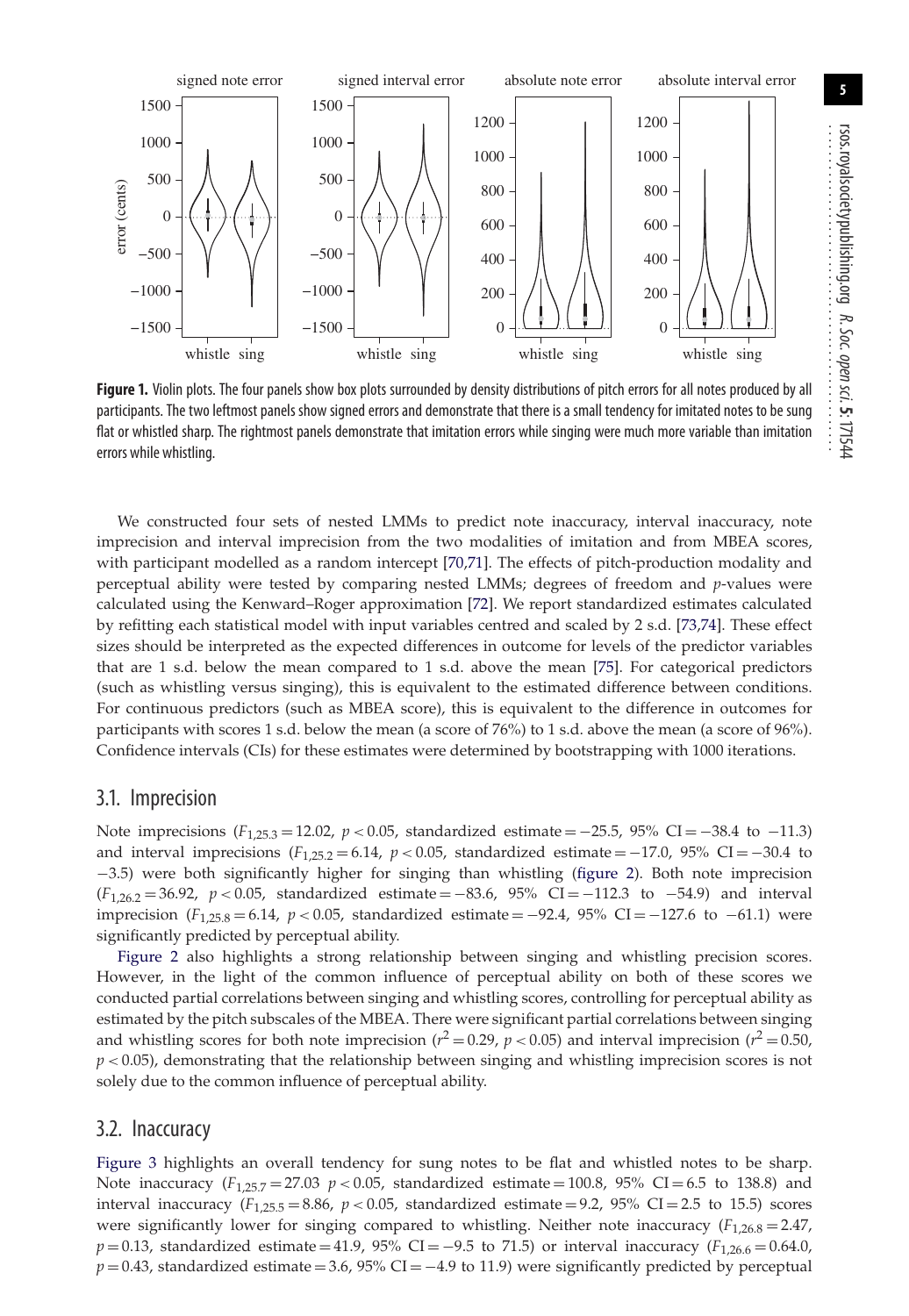<span id="page-5-0"></span>

**Figure 2.** Imprecision. Singing imprecision is plotted on the x-axis and whistling imprecision is plotted on the y-axis for each participant. Larger scores indicate less precise imitation. The solid line indicates a hypothetical one-to-one correspondence between singing and whistling imprecision scores. Of 28 participants, 22 were below this line (filled circles) indicating that they were less precise when singing than whistling. Dashed lines indicate  $\pm$ 50 cents from the equal performance line, which is a conventional threshold for poor imitation.

<span id="page-5-1"></span>

Figure 3. Inaccuracy. Singing inaccuracy is plotted on the x-axis and whistling inaccuracy is plotted on the y-axis for each participant. More extremescores indicate less accurate imitation. Negative values indicate an average imitationthat is flat and positive values indicate an average imitation that is sharp. Solid horizontal and vertical lines indicate inaccuracy scores of 0, or perfect performance. Dashed lines indicate  $\pm$ 50 cents as a conventional threshold for poor performance. Participants with scores beyond the dashed lines produced imitations that were closer to an out of tune note than to the target note. The notable disparity between participants note inaccuracy and interval inaccuracy scores may be explained by transposition. Participants appear to have consistently sung entire melodies up to 300 cents lower, or whistled melodies up to 200 cents higher, than the target melodies while retaining the correct relationship between notes within melodies.

ability. There was no significant partial correlation between singing and whistling scores for either note inaccuracy ( $r^2 = 0.08$ ,  $p = 0.15$ ) or interval inaccuracy ( $r^2 = 0.12$ ,  $p = 0.07$ ).

In order to explore the possible causes of the flatness of singing and sharpness of whistling, we conducted a *post hoc* test of imitation inaccuracy as a function of the target pitch. [Figure 4](#page-6-0) plots mean imitation errors of whistling and singing for each target note. As before we observed consistently sharper scores for whistling than singing  $(F_{1,643.4} = 6.53, p < 0.05,$  standardized effect = 85.8, 95% CI = 72.8 to 98.5). We also observed a strong tendency for imitations to become more flat as the pitch height of target notes increased (*F*<sub>1,642,8</sub> = 104.0, *p* < 0.05, standardized effect = −69.1, 95% CI = −83.1 to −55.2), and an interaction indicating that this effect was stronger for singing than for whistling  $(F_{1,643,4} = 14.4, p < 0.05,$ standardized effect = 51.5,  $95\%$  CI = 23.7 to 78.9). [Figure 4](#page-6-0) makes plain that high notes were sung flat,

................................................

sci.**5**: 171544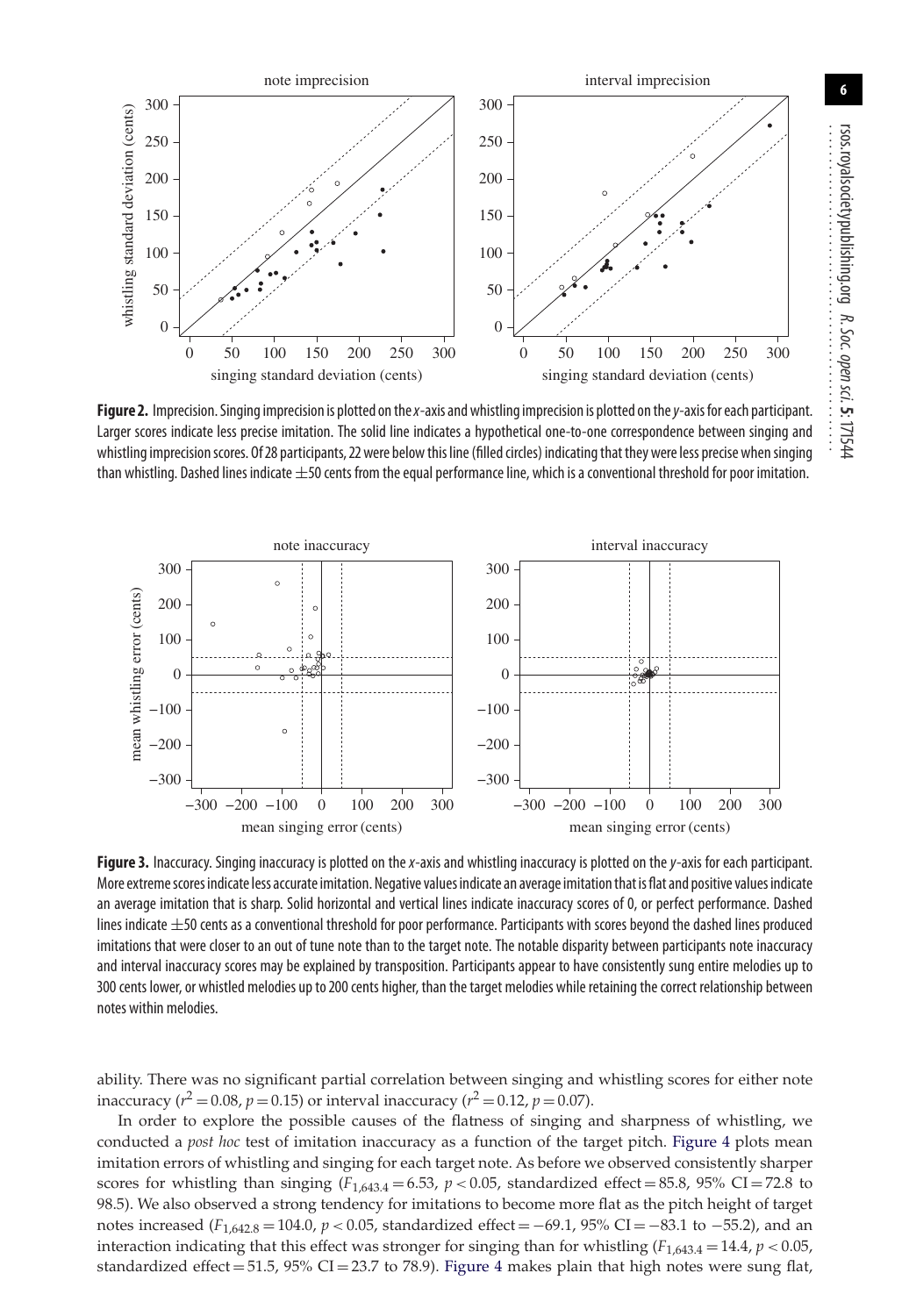<span id="page-6-0"></span>

**Figure 4.** Vocal laziness. Median imitation inaccuracy is plotted for each stimulus note following the chromatic scale. Singing for males, singing for females, and whistling were performed in task appropriate octaves (starting from A2, A3 and A5, respectively), and are displayed on a common scale on this plot to facilitate comparison. The grey area encloses the interquartile range. The dotted line indicates a maximally accurate imitation score. Positive scores indicate imitations that were sharp and negative scores indicate imitations that were flat. Solid lines in the top portion of the figure indicate the ranges of participants' spontaneous singing and whistling pitches. Participant's spontaneous pitches tended to occupy the lower end of the stimulus range for singing and the upper end of the stimulus range for whistling. For both modes of production, accuracy was best for notes within the range ofspontaneous pitches. Hence, while participants sung flat on average, they did not consistently transpose melodies downwards. Rather, participants shifted sung notes towards a point within the range of habitually produced pitches. This point may reflect a configuration of least vocal effort, distance from which may make pitch production more effortful. Vocal laziness, or a conservation of vocal effort, may lead singers to compress sung notes towards the pitch associated with a default or preferred configuration of the larynx.

whereas low notes were sung sharp. This suggests that sung imitations may be compressed towards a particular point within a singer's vocal range.

#### 3.3. Musical training

Each LMM was refitted with additional linear predictors for musical experience measured in years of formal training and the sex of the participant, excluding two participants who had prior training as vocalists. Neither musical experience nor sex significantly predicted any outcome measure. Parameter estimates for task and MBEA predictors were similar to those reported above, although with broader CIs that presumably reflect lost residual degrees of freedom from modelling a smaller sample with more predictors (see electronic supplementary material, file 3).

# 4. Discussion

The current experiment aimed to test the relative proficiency of human singing and whistling in the light of previous indications that although humans are the most proficient vocal learners among primates they may none-the-less have relatively coarse control over the laryngeal muscles that regulate vocal-pitch. We observed that participants tended to sing flat but whistle sharp. Singing and whistling imprecision were highly correlated, suggesting that some common mechanisms may contribute to errorfulness in both domains. Singing was also systematically less precise than whistling, suggesting a differential error proneness for the laryngeal and oral muscles, respectively. Since singing and whistling probe muscles that control the laryngeal sound source and the vocal-tract filter, respectively, they provide an avenue to study the motor control of both sound source and filter using a common metric.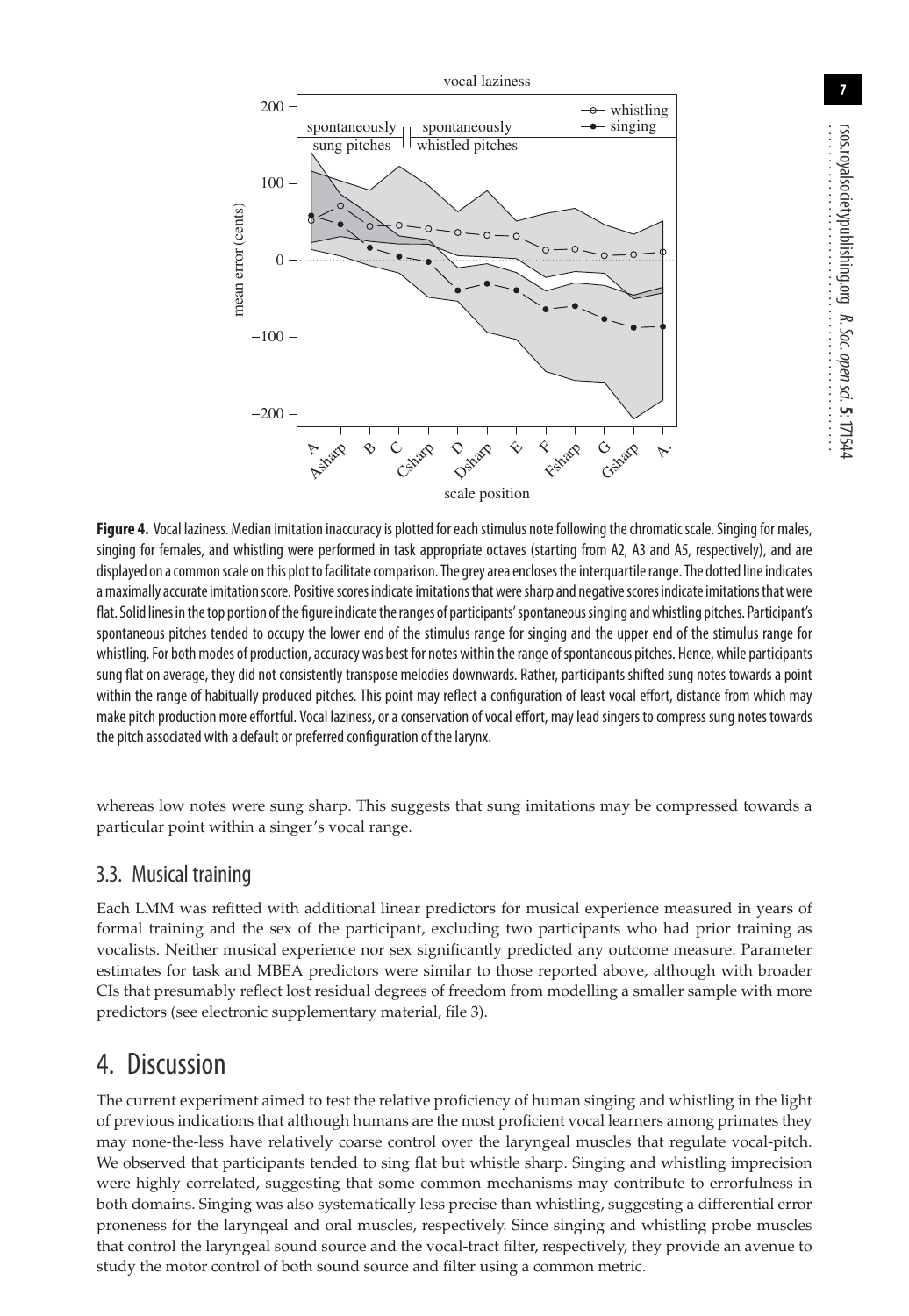Previous research has observed that trained singers are less precise at matching pitches with their voices than instrumentalists are at matching pitches with their instruments [\[51](#page-11-18)[,55,](#page-11-22)[56\]](#page-11-23). Although the violin produces a continuous range of pitches and is, therefore, capable of erring to the same degree as the voice, design features of the violin may give instrumentalists an advantage. For instance, the strings of the violin are tuned to ensure that a given placement of the bow will produce a reliable pitch. By contrast, pitch production by the larynx depends on complex and nonlinear interactions between multiple laryngeal muscles [\[76–](#page-11-41)[82\]](#page-12-0), the configuration of the articulatory muscles [\[19,](#page-10-14)[83\]](#page-12-1) and the action of the lungs [\[84](#page-12-2)[–86\]](#page-12-3), within a biological frame whose tuning may change as it matures and senesces.

We observed that pitch production by singing is also imprecise compared to pitch production by whistling. Although less is known about the bioacoustics of whistling relative to singing, both rely on the careful configuration of complex and interacting muscle groups within the vocal tract. Moreover, even people who seldom sing have more extensive experience controlling vocal-pitch than a whistled pitch through daily experience with speech. Speech involves a constant regulation of voice onsets and vocal-pitch height. Speakers use these cues to encode voiced compared to voiceless phonemes [\[33](#page-11-3)[,34\]](#page-11-4), the tones of a tonal language [\[35\]](#page-11-5), stress on particular syllables [\[36\]](#page-11-6), emphasis on certain words [\[37\]](#page-11-7), the intonation of sentences to contrast declarative and interrogative modes [\[38\]](#page-11-8) and to express a broad range of genuine or feigned emotions [\[39](#page-11-9)[–43\]](#page-11-10). Sung pitches remain imprecise despite a lifetime of daily voice experience, suggesting that there are fundamental limitations on the precision of human vocal-pitch control at the level of the laryngeal muscles or the neuro-motor system that controls them [\[87](#page-12-4)[–89\]](#page-12-5).

#### 4.1. Music and language share a voice in song and speech

Music and language are two frameworks that humans use to interact and communicate with one another. They are not exclusive to any one mode of production; for example, music can be expressed by blowing in some instruments or by banging on others and language can be expressed by writing or by making signs. Music and language share the use of the voice when they are expressed as singing and speaking, respectively.

The use of vocal-pitch as both the carrier for melody in song and for providing prosodic and phonetic cues in speech reflects part of a broader framework linking the evolution of musical and linguistic abilities in humans [\[90–](#page-12-6)[92\]](#page-12-7). Many features are shared between language and music, such as processing sequences of sound over time [\[93–](#page-12-8)[97\]](#page-12-9), interpreting their meaning within the broader context of a musical or linguistic phrase [\[98–](#page-12-10)[102\]](#page-12-11), syntactic ordering of events [\[103–](#page-12-12)[105\]](#page-12-13), pacing of rhythmic movements [\[106–](#page-12-14) [108\]](#page-12-15) and vocal production learning [\[109](#page-12-16)[–112\]](#page-12-17). The evolution of any of these abilities, including vocal production learning, may have been driven by selective pressures that predate singing or speaking, though they support both of these behaviours [\[3](#page-10-2)[,96,](#page-12-18)[113](#page-12-19)[–115\]](#page-12-20).

This shared history of selective pressures not specific to music is consistent with an existing view that the development of human musical scales may have been constrained to accommodate the imprecision of the voice [\[51\]](#page-11-18). The music of most cultures is built on scales containing a small number of degrees [\[116\]](#page-12-21), leading most note categories to be separated by a full tone (200 cents). Scales of this construction may have allowed even novice singers to sing notes that were closer to being in tune than out of tune, most of the time.

#### 4.2. The relatively recent evolution of the vocal-motor system

The greater precision of human orofacial-pitch control in whistling, relative to laryngeal-pitch control in singing, is consistent with a relatively recent evolution of the neuro-motor system that controls the laryngeal muscles [\[87\]](#page-12-4). Although many species can volitionally produce their species typical calls, few species have the capacity to add new calls to their repertoire through imitation. This ability is found in three lineages of songbird [\[3](#page-10-2)[,117\]](#page-12-22) and several lineages of mammal, including cetaceans [\[4–](#page-10-3)[6\]](#page-10-4), pinnipeds [\[7](#page-10-5)[–11\]](#page-10-6), bats [\[12,](#page-10-7)[13\]](#page-10-8) and possibly elephants [\[14,](#page-10-9)[15\]](#page-10-10). Humans are notable as the only primate with a strong capacity for vocal imitation.

Non-human apes have been observed to produce a variety of novel sounds, but these are most often in the form of oral sounds, such as a 'raspberry' or a whistle that use the lips or tongue as a sound source [\[25–](#page-10-18)[27,](#page-10-19)[118\]](#page-12-23), although these species may also have a limited degree of flexibility at the laryngeal sound source [\[22–](#page-10-16)[24\]](#page-10-17). The most well-documented case is that of Koko the encultured Gorilla. Koko learned an extensive repertoire of novel sounds that she used primarily during play [\[23\]](#page-10-21). These sounds demonstrated a considerable degree of control over the muscles of articulation and respiration, but little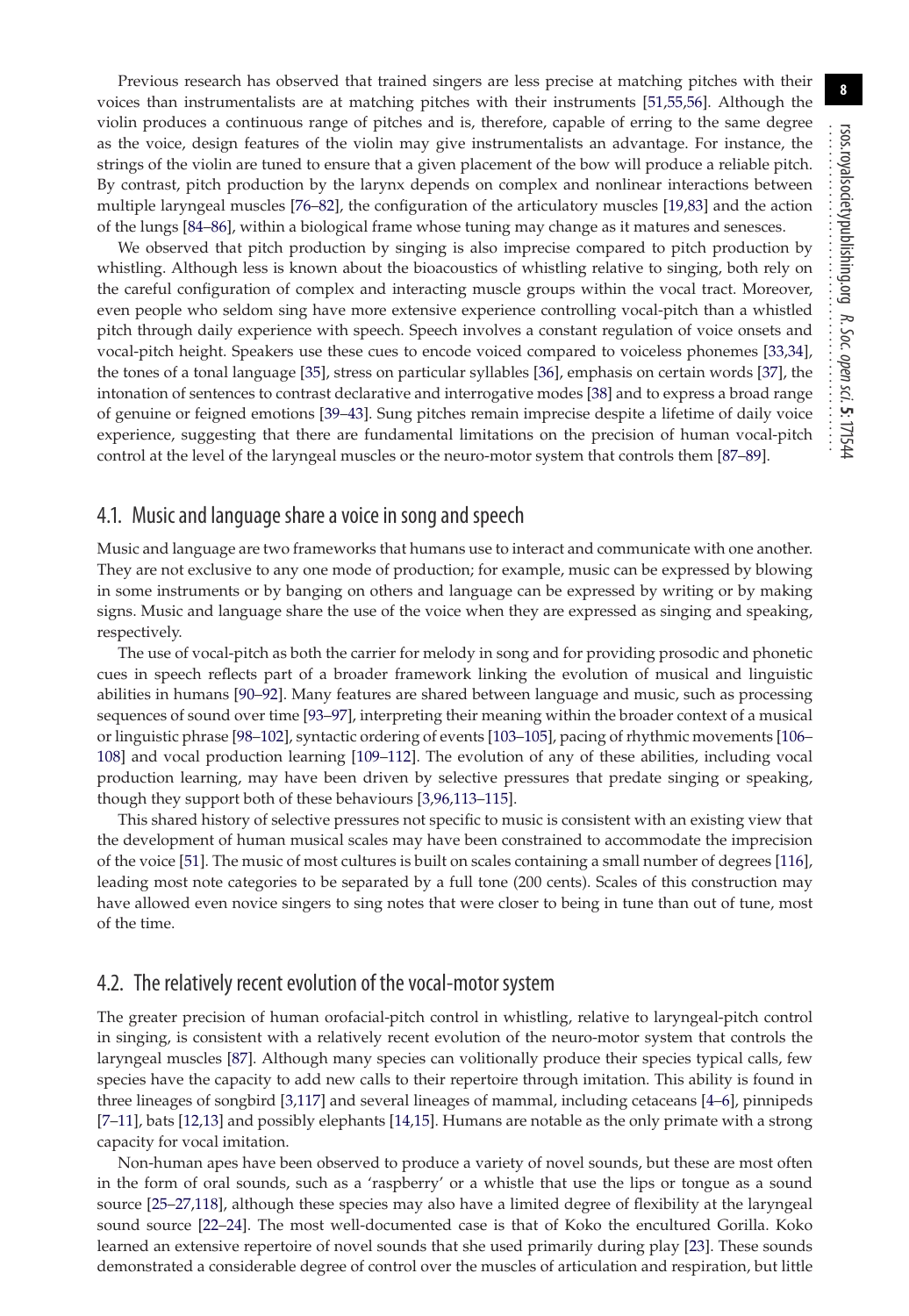**9**

Sound imitation is a complex behaviour that engages a broad network of brain areas. Neuroimaging research in which human participants imitated articulatory patterns [\[119–](#page-12-24)[122\]](#page-12-25) or pitch patterns [\[123,](#page-12-26)[124\]](#page-12-27) have observed activation in brain areas related to motor-planning and execution, including the inferior frontal gyrus, anterior cingulate cortex, supplementary motor area, basal ganglia, cerebellum, primary somatosensory cortex and primary-motor cortex. Much of this network is conserved across primates [\[63](#page-11-28)[,65,](#page-11-30)[125](#page-12-28)[–129\]](#page-12-29) and contains somatotopic maps with separate representations of the various muscles of the body [\[128](#page-12-30)[,130](#page-12-31)[–135\]](#page-13-0), inviting a neuro-comparative analysis at the level of muscle groups.

While the larynx-motor area of monkeys is found in premotor cortex and has limited involvement in vocal behaviour [\[136–](#page-13-1)[139\]](#page-13-2), the human larynx-motor area is found in primary-motor cortex and has a clear involvement in regulating vocal behaviour [\[124](#page-12-27)[,133](#page-13-3)[,140](#page-13-4)[–147\]](#page-13-5). Non-human great apes have an intermediate phenotype [\[128,](#page-12-30)[148](#page-13-6)[,149\]](#page-13-7). These brain areas have distinct cytoarchitectural profiles; the primary-motor cortex has a greater abundance of descending motor fibres than the premotor cortex [\[150](#page-13-8)[,151\]](#page-13-9). Likewise, monkeys lack a direct connection between the larynx-motor cortex and the nucleus ambiguus, which is the brainstem-motor nucleus that controls the laryngeal muscles [\[66,](#page-11-31)[67\]](#page-11-32). Apes have a sparse, but extant, direct pathway between these areas, that is slightly more abundant in humans [\[63](#page-11-28)[,64\]](#page-11-29). Vocal behaviour driven by primary-motor cortex began to evolve before the divergence of humans from other apes, but was elaborated over human evolution. Several theorists have speculated that the emergence of this pathway may have been a prerequisite to the evolution of speech [\[105,](#page-12-13)[152–](#page-13-10)[155\]](#page-13-11).

By contrast, the motor areas controlling the lips and tongue are found in similar cytoarchitectural zones across primates [\[65](#page-11-30)[,128\]](#page-12-30). Likewise, motor fibres descending to the facial nucleus, which is the brainstem nucleus that controls the lips and tongue, are more abundant than the equivalent pathway for the larynx [\[63–](#page-11-28)[65](#page-11-30)[,149\]](#page-13-7). This abundance of orofacial-motor fibres is common to monkeys, non-human apes and humans, suggesting an evolutionary history that predates the divergence of these clades.

This comparative analysis of both vocal-learning ability and its underlying neurophysiology suggests that volitional control over the orofacial muscles evolved earlier in the primate lineage than volitional control over the laryngeal muscles; whereas orofacial-motor control is evident in all primates, volitional control over the laryngeal muscles is lacking in monkeys, incipient in non-human apes and most evident humans.

Although human vocal-motor abilities are elaborated beyond the poorer vocal-motor abilities of other primates, the relatively imprecise control of pitch by the larynx may have been sufficient to satisfy the selective pressures for which it evolved. Singing may impose demands on vocal-pitch control beyond the scope for which this ability evolved.

#### 4.3. Imprecise pitch imitation as the accumulation of neuro-motor noise

We observed a strong relationship between pitch perception abilities and imprecision in audio-motor imitation for both singing and whistling. Audio-motor imitation requires singers to listen to a target melody, compute an inverse model that maps the target melody onto a sequence of movements that would reproduce it, and finally, execute those movements. We propose that computational noise at each stage of this process may be propagated to subsequent stages, such that imitation errors are the accumulation of errors at each stage of processing [\(figure 5\)](#page-9-0).

Perceiving target melodies probably engages similar processes within the auditory system for both singing and whistling, and computational noise in perceiving pitch targets and retaining them in memory may explain the high degree of correlation between singing and whistling imprecision. Executing movements for sound production probably engages muscle-specific domains within the motor system from primary-motor cortex through descending corticobulbar pathways. The somatotopic organization of motor cortex by muscle effector [\[128](#page-12-30)[,133](#page-13-3)[,144,](#page-13-12)[156\]](#page-13-13) may cause neuro-motor noise for laryngeal movements during singing to be independent from the neuro-motor noise for tongue movements during whistling.

From analogy with songbirds, which are the most extensively studied animal model of vocal learning and imitation, inverse models that map target pitches onto motor commands appear to be computed by a thalamo-cortico-striatal loop [\[157,](#page-13-14)[158\]](#page-13-15). Non-invasive brain imaging studies in humans have begun to support this analogy [\[121,](#page-12-32)[122](#page-12-25)[,124\]](#page-12-27). The parts of the thalamus, striatum and cortex that are relevant to movement are somatotopically organized into populations that control different groups of muscles [\[130](#page-12-31)[,132,](#page-13-16)[133,](#page-13-3)[159\]](#page-13-17). Hence, it seems possible that separate but parallel neural networks compute inverse models for the larynx and the tongue, although further research is needed to assess the separation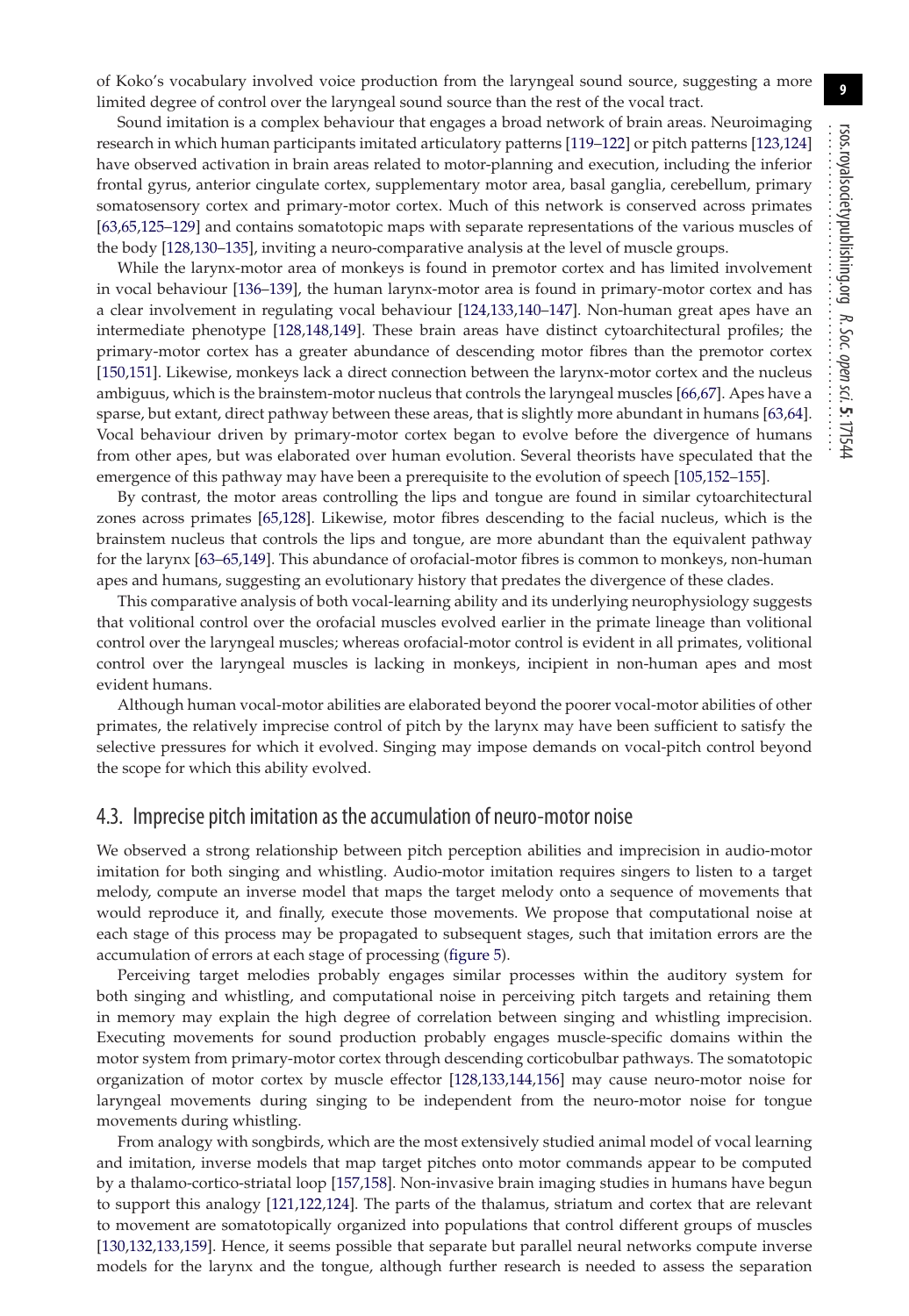<span id="page-9-0"></span>

Figure 5. Propagation of error model. Audio-motor imitation requires singers to listen to a target melody, compute an inverse model that maps the target melody onto a sequence of movements that will reproduce it, then execute those movements. We posit that computational noise at each stage of this process may be propagated to subsequent stages. Perceiving target melodies probably engages similar processes within the auditory system for both singing and whistling, and computational noise in this system may explain the high degree of correlation betweensinging and whistling imprecision. Executing movements probably engages muscle-specific domains within the motor system and may explain why levels of imprecision differed for melodies sung with the larynx versus whistled with the tongue.

of inverse-model processes in the striatum for different muscle groups. Indeed, the sensorimotor computations of the inverse model have been proposed to be a key deficit in poor-pitch singing [\[47\]](#page-11-13).

The movement outcomes of motor commands are assessed by a cerebro-cerebellar forward model network that compares the intended motor command to feedback from the sensory periphery [\[160–](#page-13-18)[162\]](#page-13-19). Although the forward model was conceived as a mechanism that corrects motor commands based on proprioceptive feedback, it may also use auditory feedback for movements that produce a sound [\[163\]](#page-13-20). Since the cerebellum also contains somatotopic representations of the body [\[164\]](#page-13-21), neuronal noise in forward model processes may also contribute to effector-specific imprecision.

We also observed a correlation between singing and whistling precision abilities after controlling for the mutual influence of perceptual abilities. There may be additional factors that have a mutual influence on singing and whistling production. One candidate is the mutual influence of respiratory motorcontrol, as expiration provides the mechanical drive for both singing and whistling. For both modes of sound production, increases in sound pressure level are related to higher frequencies [\[165,](#page-13-22)[166\]](#page-13-23). Hence, fluctuations in expiatory flow may translate into unstable singing and whistling. Computational noise from shared processes such as respiration, together with independent and effector-specific noise in motor execution processes, may explain the strong correlation between singing and whistling imprecision with a consistent shift towards lower levels of precision in singing.

#### 4.4. Vocal laziness

We observed no correlation between singing and whistling accuracy after controlling for perceptual ability, but instead observed a consistent bias to sing flat. This replicated a previous finding that untrained singers tend to compress pitches towards a habitual range [\[44\]](#page-11-11). From these exploratory analyses, we hypothesize that each individual's larynx may have a preferred frequency that it produces in a default configuration. Pitches produced at a participant's most accurate note may require the least muscular effort, while pitches further from this preferred note, in either direction, may require greater muscular effort.

The cricothyroid (CT) and thyroarytenoid (TA) muscles are the primary regulators of vocal-pitch in mammals. Contraction of the CT muscle rocks the thyroid cartilage forward, thereby stretching and increasing the tension of the vocal folds, and causing them to vibrate at a higher fundamental frequency (*F*0) [\[76](#page-11-41)[,78–](#page-11-42)[80](#page-12-33)[,167\]](#page-13-24). The TA muscle may relax the vocal folds, and in that sense acts as an antagonist to the CT muscle to decrease *F*0. However, the role of the TA muscle is complicated by strong interactions with the state of the CT muscle [\[86,](#page-12-3)[168](#page-13-25)[,169\]](#page-13-26).

Electromyographic studies have not examined the muscular profiles of pitch levels above compared to below participant specific habitual levels. However, as  $F_0$  decreases to the level where the CT muscle is no longer active, other laryngeal muscles may become engaged [\[80\]](#page-12-33). A different but equally active process may be engaged when singers lower *F*<sup>0</sup> from the habitual level compared to raising it above the habitual level. An active process for producing lower than habitual pitches may explain why participants tended to sing sharp within this range because erring towards a habitual pitch may be less effortful than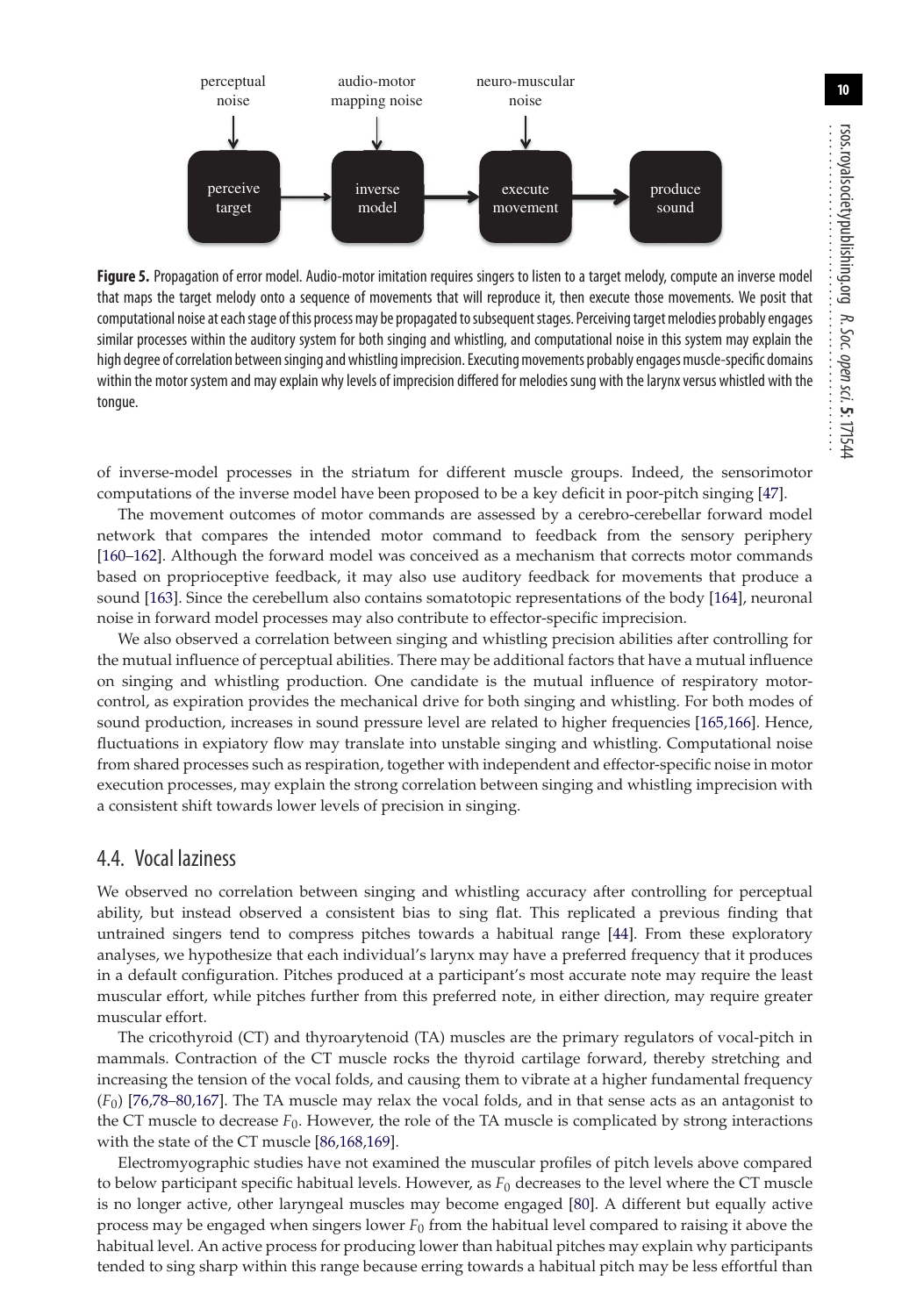**11**

erring away from it. Vocal laziness, or a conservation of vocal effort, may lead singers to compress sung notes towards the pitch associated with a default or preferred configuration of the larynx.

## 5. Conclusion

We report the results of a study on pitch imitation in singing with the laryngeal sound source compared with whistling with an oral sound source. Sung imitations were less precise than whistled imitations, although neither were on the order of precision that have previously been reported for continuous pitch instruments, such as the violin. While biological pitch production in general may be less reliable than instrumental pitch production, the neuro-motor control of the larynx for pitch production is particularly coarse. From the relatively recent evolution of vocal production learning in great apes, we suggest that evolution has not tuned the human vocal-motor system to the same degree as other neuro-muscular systems.

Ethics. The experimental protocol was approved by the Ethical Review Committee of Maastricht University. All participants provided written informed consent.

Data accessibility. The raw data, processed data and experimental materials are archived in Dryad Digital Repository: <http://dx.doi.org/10.5061/dryad.504t7> [\[69\]](#page-11-34).

Authors' contributions. M.B. conceived of the study, designed the study, analysed the data and drafted the manuscript; J.F.J. collected the data; S.A.K. helped design the study and provided critical revision to the manuscript. All authors contributed comments and critical revisions. All authors gave final approval for publication.

Competing interests. The authors report no competing interests.

Funding. This work was funded by grants from the Auditory Cognitive Neuroscience Society (ACN) to M.B. and S.A.K. and the Biotechnological and Biological Sciences Research Council (BBSRC) of the UK to S.A.K. (BB/M009742/1). Acknowledgements. We thank Dr Peter Pfordresher for critical comments on the manuscript, and the 'LOUD POINTS' Data Visualization group for statistical consultation.

### References

- <span id="page-10-0"></span>1. Mercado E, Mantell JT, Pfordresher PQ. 2014 Imitating sounds: a cognitive approach to understanding vocal imitation. Comp. Cogn. Behav. Rev. **9**, 17–74. [\(doi:10.3819/ccbr.2014.](http://dx.doi.org/10.3819/ccbr.2014.90002) [90002\)](http://dx.doi.org/10.3819/ccbr.2014.90002)
- <span id="page-10-1"></span>2. Janik VM, Slater PJB. 2000 The different roles of social learning in vocal communication. Anim. Behav. **60**, 1–11. [\(doi:10.1006/anbe.2000.1410\)](http://dx.doi.org/10.1006/anbe.2000.1410)
- <span id="page-10-2"></span>3. Petkov CI, Jarvis ED. 2012 Birds, primates, and spoken language origins: behavioral phenotypes and neurobiological substrates. Front. Evol. Neurosci. **4**, 1–24. [\(doi:10.3389/fnevo.2012.00012\)](http://dx.doi.org/10.3389/fnevo.2012.00012)
- <span id="page-10-3"></span>Janik VM. 2014 Cetacean vocal learning and communication. Curr. Opin. Neurobiol. 28, 60-65. [\(doi:10.1016/j.conb.2014.06.010\)](http://dx.doi.org/10.1016/j.conb.2014.06.010)
- King S, Sayigh L. 2013 Vocal copying of individually distinctive signature whistles in bottlenose dolphins.Proc. R. Soc. B **280**, 1–9. [\(doi:10.1098/](http://dx.doi.org/10.1098/rspb.2013.0053) [rspb.2013.0053\)](http://dx.doi.org/10.1098/rspb.2013.0053)
- <span id="page-10-4"></span>6. Noad MJ, Cato DH, Bryden MM, Jenner MN, Jenner KC. 2000 Cultural revolution in whale songs. Nature **408**, 537. [\(doi:10.1038/35046199\)](http://dx.doi.org/10.1038/35046199)
- <span id="page-10-5"></span>7. Ralls K, Fiorelli P, Gish S. 1985 Vocalizations and vocal mimicry in captive harbor seals, *Phoca* vitulina.Can. J. Zool. **63**, 1050–1056. [\(doi:10.1139/](http://dx.doi.org/10.1139/z85-157) [z85-157\)](http://dx.doi.org/10.1139/z85-157)
- 8. Sanvito S, Galimberti F, Miller EH. 2007 Observational evidences of vocal learning in southern elephant seals: a longitudinal study. Ethology **113**, 137–146. [\(doi:10.1111/j.1439-0310.](http://dx.doi.org/10.1111/j.1439-0310.2006.01306.x) [2006.01306.x\)](http://dx.doi.org/10.1111/j.1439-0310.2006.01306.x)
- Schusterman RJ, Feinstein SH. 1965 Shaping and discriminative control of underwater click vocalizations in a California sea lion. Science 150, 1743–1744. [\(doi:10.1126/science.150.3704.1743\)](http://dx.doi.org/10.1126/science.150.3704.1743)
- 10. Reichmuth C, Casey C. 2014 Vocal learning in seals, sea lions, and walruses. Curr. Opin. Neurobiol. 28, 66–71. [\(doi:10.1016/j.conb.2014.06.011\)](http://dx.doi.org/10.1016/j.conb.2014.06.011)
- <span id="page-10-6"></span>11. Ravignani A, Fitch WT, Hanke FD, Heinrich T, Hurgitsch B, Kotz SA, Scharff C, Stoeger AS, de Boer B. 2016 What pinnipeds have to say about human speech, music, and the evolution of rhythm. Front. Neurosci.**10**, 274. [\(doi:10.3389/fnins.2016.](http://dx.doi.org/10.3389/fnins.2016.00274) [00274\)](http://dx.doi.org/10.3389/fnins.2016.00274)
- <span id="page-10-7"></span>12. Knörnschild M, Nagy M, Metz M, Mayer F, von Helversen O. 2010 Complex vocal imitation during ontogeny in a bat. Biol. Lett. **6**, 156–159. [\(doi:10.1098/rsbl.2009.0685\)](http://dx.doi.org/10.1098/rsbl.2009.0685)
- <span id="page-10-8"></span>13. Vernes SC. 2016 What bats have to say about speech and language.Psychon. Bull. Rev.**24**, 111–117. [\(doi:10.3758/s13423-016-1060-3\)](http://dx.doi.org/10.3758/s13423-016-1060-3)
- <span id="page-10-9"></span>14. Stoeger AS, Mietchen D, Oh S, de Silva S, Herbst CT, Kwon S, Fitch WT. 2012 An Asian elephant imitates human speech. Curr. Biol. 22, 2144-2148. [\(doi:10.1016/j.cub.2012.09.022\)](http://dx.doi.org/10.1016/j.cub.2012.09.022)
- <span id="page-10-10"></span>15. Poole JH, Tyack PL, Stoeger-Horwath AS, Watwood S. 2005 Elephants are capable of vocal learning. Nature **434**, 455–456. [\(doi:10.1029/2001GL014051\)](http://dx.doi.org/10.1029/2001GL014051)
- <span id="page-10-11"></span>16. Brown S. 2017 A joint prosodic origin of language and music.Front. Psychol. **8**, 1–20. [\(doi:10.3389/](http://dx.doi.org/10.3389/fpsyg.2017.01894) [fpsyg.2017.01894\)](http://dx.doi.org/10.3389/fpsyg.2017.01894)
- <span id="page-10-12"></span>17. Pisanski K, Cartei V, McGettigan C, Raine J, Reby D. 2016 Voice modulation: a window into the origins of human vocal control?Trends Cogn. Sci.**20**, 304–318. [\(doi:10.1016/j.tics.2016.01.002\)](http://dx.doi.org/10.1016/j.tics.2016.01.002)
- <span id="page-10-13"></span>18. Filippi P. 2016 Emotional and interactional prosody across animal communication systems: a comparative approach to the emergence of language.Front. Psychol.**7**, 1–19. [\(doi:10.3389/](http://dx.doi.org/10.3389/fpsyg.2016.01393) [fpsyg.2016.01393\)](http://dx.doi.org/10.3389/fpsyg.2016.01393)
- <span id="page-10-14"></span>19. Titze IR. 2008 Nonlinear source–filter coupling in phonation: theory. J. Acoust. Soc. Am.**123**, 2733. [\(doi:10.1121/1.2832337\)](http://dx.doi.org/10.1121/1.2832337)
- 20. Taylor AM, Reby D. 2010 The contribution of source-filter theory to mammal vocal communication research. J. Zool.**280**, 221–236. [\(doi:10.1111/j.1469-7998.2009.00661.x\)](http://dx.doi.org/10.1111/j.1469-7998.2009.00661.x)
- <span id="page-10-15"></span>21. Fant G. 1960 Acoustic theory of speech production. The Hague, The Netherlands: Mouton.
- <span id="page-10-16"></span>22. Wich SA et al. 2012 Call cultures in orang-utans? PLoS ONE **7**, 1–9. [\(doi:10.1371/journal.pone.](http://dx.doi.org/10.1371/journal.pone.0036180) [0036180\)](http://dx.doi.org/10.1371/journal.pone.0036180)
- <span id="page-10-21"></span>23. Perlman M, Clark N. 2015 Learned vocal and breathing behavior in an enculturated gorilla. Anim. Cogn.**18**, 1165–1179. [\(doi:10.1007/s10071-](http://dx.doi.org/10.1007/s10071-015-0889-6) [015-0889-6\)](http://dx.doi.org/10.1007/s10071-015-0889-6)
- <span id="page-10-17"></span>24. Lameira AR, Hardus ME, Mielke A, Wich SA, Shumaker RW. 2016 Vocal fold control beyond the species-specific repertoire in an orangutan. Sci. Rep. **6**, 1–10. [\(doi:10.1038/srep30315\)](http://dx.doi.org/10.1038/srep30315)
- <span id="page-10-18"></span>25. Bergman TJ. 2013 Speech-like vocalized lip-smacking in geladas. Curr. Biol. 23, R268–R2689. [\(doi:10.1016/j.cub.2013.02.038\)](http://dx.doi.org/10.1016/j.cub.2013.02.038)
- 26. Hopkins WD, Taglialatela J, Leavens DA. 2007 Chimpanzees differentially produce novel vocalizations to capture the attention of a human. Anim. Behav.**73**, 281–286. [\(doi:10.1016/j.anbehav.2006.08.004\)](http://dx.doi.org/10.1016/j.anbehav.2006.08.004)
- <span id="page-10-19"></span>27. Wich SA, Swartz KB, Hardus ME, Lameira AR, Stromberg E, Shumaker RW. 2009 A case of spontaneous acquisition of a human sound by an orangutan.Primates**50**, 56–64. [\(doi:10.1007/](http://dx.doi.org/10.1007/s10329-008-0117-y) [s10329-008-0117-y\)](http://dx.doi.org/10.1007/s10329-008-0117-y)
- <span id="page-10-20"></span>28. Morrill RJ, Paukner A, Ferrari PF, Ghazanfar AA. 2012 Monkey lipsmacking develops like the human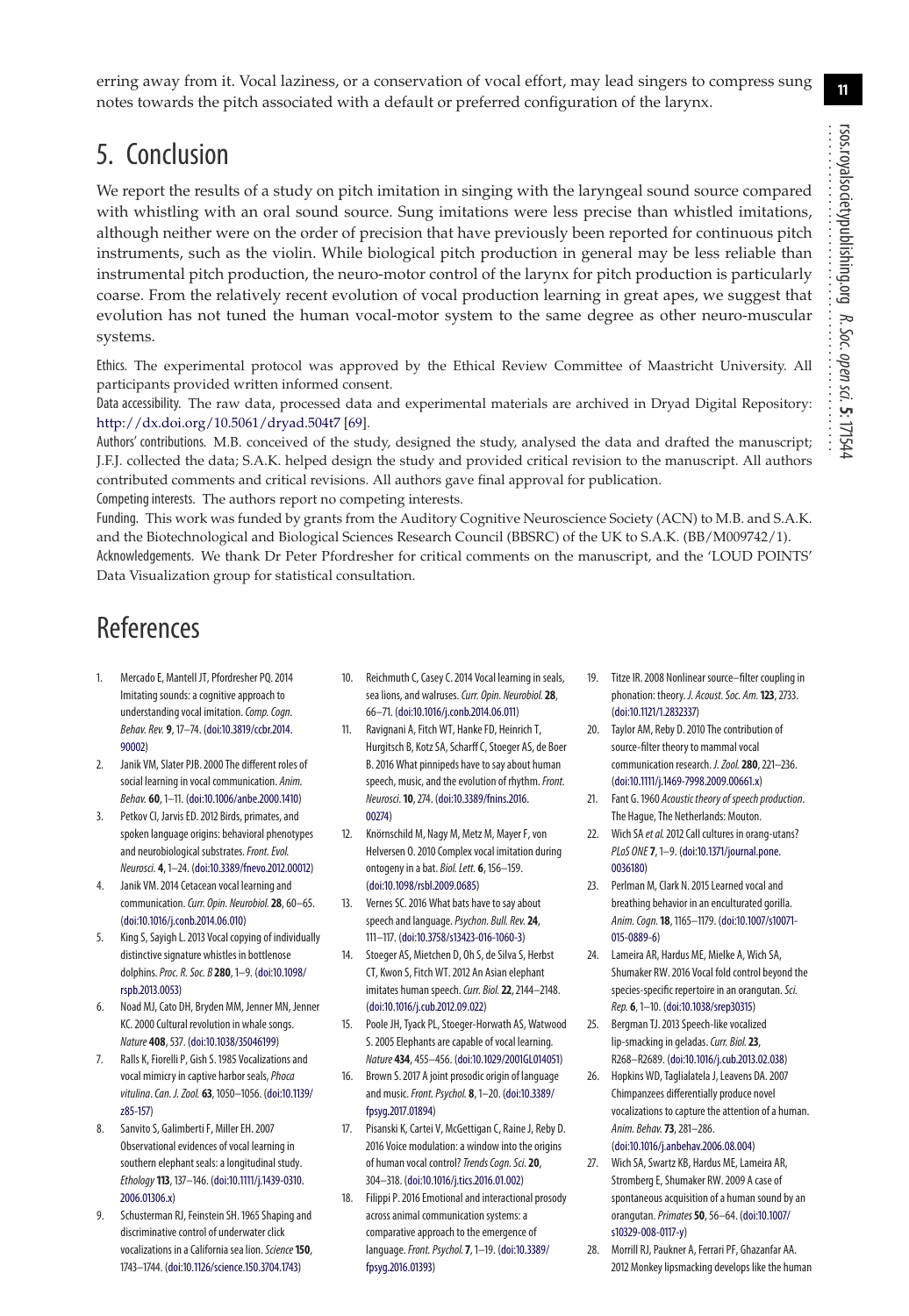speech rhythm. Dev. Sci.**15**, 557–568. [\(doi:10.1111/j.](http://dx.doi.org/10.1111/j.1467-7687.2012.01149.x) [1467-7687.2012.01149.x\)](http://dx.doi.org/10.1111/j.1467-7687.2012.01149.x)

- 29. Ghazanfar AA, Morrill RJ, Kayser C. 2013 Monkeys are perceptually tuned to facial expressions that exhibit a theta-like speech rhythm. Proc. Natl Acad. Sci. USA **110**, 1959–1963. [\(doi:10.1073/pnas.12149](http://dx.doi.org/10.1073/pnas.1214956110) [56110\)](http://dx.doi.org/10.1073/pnas.1214956110)
- <span id="page-11-0"></span>30. Ghazanfar AA, Takahashi DY, Mathur N, Fitch WT. 2012 Cineradiography of monkey lip-smacking reveals putative precursors of speech dynamics. Curr. Biol.**22**, 1176–1182. [\(doi:10.1016/j.cub.2012.](http://dx.doi.org/10.1016/j.cub.2012.04.055) [04.055\)](http://dx.doi.org/10.1016/j.cub.2012.04.055)
- <span id="page-11-1"></span>31. Fitch WT, de Boer B, Mathur N, Ghazanfar AA. 2016 Monkey vocal tracts are speech-ready.Sci. Adv.**2**, e1600723. [\(doi:10.1126/sciadv.1600723\)](http://dx.doi.org/10.1126/sciadv.1600723)
- <span id="page-11-2"></span>32. Boë L-J, Berthommier F, Legou T, Captier G, Kemp C, Sawallis TR, Becker Y, Rey A, Fagot J. 2017 Evidence of a vocalic proto-system in the baboon (Papio papio) suggests pre-Hominin speech precursors.PLoS ONE **12**, e0169321. [\(doi:10.1371/](http://dx.doi.org/10.1371/journal.pone.0169321) [journal.pone.0169321\)](http://dx.doi.org/10.1371/journal.pone.0169321)
- <span id="page-11-3"></span>33. Lisker L, Abramson AS. 1966 Some effects of context on voice onset time in English stops. Lang. Speech**10**, 1–28. [\(doi:10.1177/0023830967010](http://dx.doi.org/10.1177/002383096701000101) [00101\)](http://dx.doi.org/10.1177/002383096701000101)
- <span id="page-11-4"></span>34. Lisker L, Abramson AS. 1964 A cross-language study of voicing in initial stops: acoustical measurements.Word**20**, 384–422. [\(doi:10.1080/](http://dx.doi.org/10.1080/00437956.1964.11659830) [00437956.1964.11659830\)](http://dx.doi.org/10.1080/00437956.1964.11659830)
- <span id="page-11-5"></span>35. Yip M. 2002 Tone. New York, NY: Cambridge University Press.
- <span id="page-11-6"></span>36. Lieberman P. 1960 Some acoustic correlates of word stress in American English. J. Acoust. Soc. Am. **32**, 22–25. [\(doi:10.1121/1.1908095\)](http://dx.doi.org/10.1121/1.1908095)
- <span id="page-11-7"></span>37. Ladd DR, Morton R. 1997 The perception of intonational emphasis: continuous or categorical? J. Phon.**25**, 313–342. [\(doi:10.1006/jpho.1997.](http://dx.doi.org/10.1006/jpho.1997.0046) [0046\)](http://dx.doi.org/10.1006/jpho.1997.0046)
- <span id="page-11-8"></span>38. Ohala JJ. 1984 An ethological perspective on common cross-language utilization of F0 of voice. Phonetica **41**, 1–16. [\(doi:10.1159/000261706\)](http://dx.doi.org/10.1159/000261706)
- <span id="page-11-9"></span>39. Banse R, Sherer K. 1996 Acoustic profiles in vocal emotion expression. J. Pers. Soc. Psychol.**70**, 614–636. [\(doi:10.1037/0022-3514.70.3.614\)](http://dx.doi.org/10.1037/0022-3514.70.3.614)
- 40. Belyk M, Brown S. 2014 The acoustic correlates of valence depend on emotion family. J. Voice**28**, 523.e9–523.e18. [\(doi:10.1016/j.jvoice.2013.](http://dx.doi.org/10.1016/j.jvoice.2013.12.007) [12.007\)](http://dx.doi.org/10.1016/j.jvoice.2013.12.007)
- 41. Jürgens R, Hammerschmidt K, Fischer J. 2011 Authentic and play-acted vocal emotion expressions reveal acoustic differences. Front. Psychol.**2**, 180–191. [\(doi:10.3389/fpsyg.2011.00180\)](http://dx.doi.org/10.3389/fpsyg.2011.00180)
- 42. Lieberman P, Michaels SB. 1962 Some aspects of fundamental frequency and envelope amplitude as related to the emotional content of speech. J. Acoust. Soc. Am.**34**, 922–927. [\(doi:10.1121/1.191](http://dx.doi.org/10.1121/1.1918222) 82221
- <span id="page-11-10"></span>43. Sauter DA, Scott SK. 2007 More than one kind of happiness: can we recognize vocal expressions of different positive states? Motiv. Emot.**31**, 192–199. [\(doi:10.1007/s11031-007-9065-x\)](http://dx.doi.org/10.1007/s11031-007-9065-x)
- <span id="page-11-11"></span>44. Pfordresher PQ, Brown S. 2007 Poor-pitch singing in the absence of 'tone deafness'. Music Percept. **25**, 95–115. [\(doi:10.1525/mp.2007.25.2.95\)](http://dx.doi.org/10.1525/mp.2007.25.2.95)
- <span id="page-11-15"></span>45. Dalla Bella S, Giguère J-F, Peretz I. 2007 Singing proficiency in the general population. J. Acoust. Soc. Am.**121**, 1182. [\(doi:10.1121/1.2427111\)](http://dx.doi.org/10.1121/1.2427111)
- <span id="page-11-12"></span>46. Bradshaw E, McHenry MA. 2005 Pitch discrimination and pitch matching abilities of

adults who sing inaccurately. J. Voice**19**, 431–439. [\(doi:10.1016/j.jvoice.2004.07.010\)](http://dx.doi.org/10.1016/j.jvoice.2004.07.010)

- <span id="page-11-13"></span>47. Pfordresher PQ, Mantell JT. 2014 Singing with yourself: evidence for an inverse modeling account of poor-pitch singing.Cogn. Psychol.**70**, 31–57. [\(doi:10.1016/j.cogpsych.2013.12.005\)](http://dx.doi.org/10.1016/j.cogpsych.2013.12.005)
- <span id="page-11-14"></span>48. Pfordresher PQ, Brown S, Meier KM, Belyk M, Liotti M. 2010 Imprecise singing is widespread. J. Acoust. Soc. Am.**128**, 2182–2190. [\(doi:10.1121/1.3478782\)](http://dx.doi.org/10.1121/1.3478782)
- <span id="page-11-16"></span>49. Pfordresher PQ, Larrouy-Maestri P. 2015 On drawing a line through the spectrogram: how do we understand deficits of vocal pitch imitation? Front. Hum. Neurosci. **9**, 1–12. [\(doi:10.3389/fnhum.](http://dx.doi.org/10.3389/fnhum.2015.00271) [2015.00271\)](http://dx.doi.org/10.3389/fnhum.2015.00271)
- <span id="page-11-17"></span>50. Dalla Bella S, Berkowska M. 2009 Singing proficiency in the majority: normality and 'phenotypes' of poor singing. Ann. N. Y. Acad. Sci. **1169**, 99–107. [\(doi:10.1111/j.1749-6632.2009.04558.x\)](http://dx.doi.org/10.1111/j.1749-6632.2009.04558.x)
- <span id="page-11-18"></span>51. Pfordresher PQ, Brown S. 2016 Vocal mistuning reveals the origin of musical scales. J. Cogn. Psychol.**5911**, 1–18. [\(doi:10.1080/20445911.2015.](http://dx.doi.org/10.1080/20445911.2015.1132024) [1132024\)](http://dx.doi.org/10.1080/20445911.2015.1132024)
- <span id="page-11-19"></span>52. Geringer JM. 1978 Intonational performance and perception of ascending scales. J. Res. Music Educ. **26**, 32–40. [\(doi:abs/10.2307/3344787\)](http://dx.doi.org/abs/10.2307/3344787)
- <span id="page-11-20"></span>53. Vurma A, Ross J. 2006 Production and perception of musical intervals. Music Percept.**23**, 331–345. [\(doi:10.1525/mp.2006.23.4.331\)](http://dx.doi.org/10.1525/mp.2006.23.4.331)
- <span id="page-11-21"></span>54. Hutchins S, Roquet C, Peretz I. 2012 The vocal generosity effect: how bad can your singing be? Music Percept.**30**, 147–160. [\(doi:10.1525/mp.2012.](http://dx.doi.org/10.1525/mp.2012.30.2.147) [30.2.147\)](http://dx.doi.org/10.1525/mp.2012.30.2.147)
- <span id="page-11-22"></span>55. Demorest SM. 2001 Pitch-matching performance of junior high boys: a comparison of perception and production. Bull. Counc. Res. Music Educ.**151**, 63–70. [\(doi:jstor.org/stable/40319118\)](http://dx.doi.org/jstor.org/stable/40319118)
- <span id="page-11-23"></span>56. Hutchins SM, Peretz I. 2012 A frog in your throat or in your ear? Searching for the causes of poor singing. J. Exp. Psychol. Gen.**141**, 76–97. [\(doi:10.1037/a0025064\)](http://dx.doi.org/10.1037/a0025064)
- <span id="page-11-24"></span>57. Hutchins S, Larrouy-Maestri P, Peretz I. 2014 Singing ability is rooted in vocal-motor control of pitch. Atten. Percept. Psychophys.**76**, 1–9. [\(doi:10.3758/s13414-014-0732-1\)](http://dx.doi.org/10.3758/s13414-014-0732-1)
- <span id="page-11-25"></span>58. Lévêque Y, Giovanni A, Schön D. 2012 Pitch-matching in poor singers: human model advantage. J. Voice**26**, 293–298. [\(doi:10.1016/j.](http://dx.doi.org/10.1016/j.jvoice.2011.04.001) [jvoice.2011.04.001\)](http://dx.doi.org/10.1016/j.jvoice.2011.04.001)
- <span id="page-11-26"></span>59. Sherwood CC, Holloway RL, Erwin JM, Schleicher A, Zilles K, Hof PR. 2004 Cortical orofacial motor representation in Old World monkeys, great apes, and humans: I. Quantitative analysis of cytoarchitecture. Brain. Behav. Evol. **63**, 61–81. [\(doi:10.1159/000075672\)](http://dx.doi.org/10.1159/000075672)
- 60. Neubert F-X, Mars RB, Sallet J, Rushworth MFS. 2015 Connectivity reveals relationship of brain areas for reward-guided learning and decision making in human and monkey frontal cortex. Proc. Natl Acad. Sci. USA **11**, E2695–E2704. [\(doi:10.1073/](http://dx.doi.org/10.1073/pnas.1410767112) [pnas.1410767112\)](http://dx.doi.org/10.1073/pnas.1410767112)
- 61. Neubert FX, Mars RB, Thomas AG, Sallet J, Rushworth MFS. 2014 Comparison of human ventral frontal cortex areas for cognitive control and language with areas in monkey frontal cortex. Neuron **81**, 700–713. [\(doi:10.1016/j.neuron.2013.](http://dx.doi.org/10.1016/j.neuron.2013.11.012) [11.012\)](http://dx.doi.org/10.1016/j.neuron.2013.11.012)
- <span id="page-11-27"></span>62. Rilling JK, Glasser MF, Preuss TM, Ma X, Zhao T, Hu X, Behrens TEJ. 2008 The evolution of the arcuate

fasciculus revealed with comparative DTI. Nat. Neurosci.**11**, 426–428. [\(doi:10.1038/nn2072\)](http://dx.doi.org/10.1038/nn2072)

- <span id="page-11-28"></span>63. Kuypers HGJM. 1958 Corticobulbar connexions to the pons and lower brain-stem in man. Brain **81**, 364–388. [\(doi:10.1093/brain/81.3.364\)](http://dx.doi.org/10.1093/brain/81.3.364)
- <span id="page-11-29"></span>64. Iwatsubo T, Kuzuhara S, Kanemitsu A. 1990 Corticofugal projections to the motor nuclei of the brainstem and spinal cord in humans. Neurology **40**, 309–312. [\(doi:10.1212/WNL.40.2.309\)](http://dx.doi.org/10.1212/WNL.40.2.309)
- <span id="page-11-30"></span>65. Kuypers HGJM. 1958 Some projections from the peri-central cortex to the pons and lower brain stem in monkey and chimpanzee. J. Comp. Neurol. **110**, 221–255. [\(doi:10.1002/cne.901100205\)](http://dx.doi.org/10.1002/cne.901100205)
- <span id="page-11-31"></span>66. Jürgens U, Ehrenreich L. 2007 The descending motorcortical pathway to the laryngeal motoneurons in the squirrel monkey. Brain Res. **1148**, 90–95. [\(doi:10.1016/j.brainres.2007.](http://dx.doi.org/10.1016/j.brainres.2007.02.020) [02.020\)](http://dx.doi.org/10.1016/j.brainres.2007.02.020)
- <span id="page-11-32"></span>67. Simonyan K, Jürgens U. 2003 Efferent subcortical projections of the laryngeal motorcortex in the rhesus monkey. Brain Res. **974**, 43–59. [\(doi:10.1016/S0006-8993\(03\)02548-4\)](http://dx.doi.org/10.1016/S0006-8993(03)02548-4)
- <span id="page-11-33"></span>68. Peretz I, Champod AS, Hyde K. 2003 Varieties of musical disorders: the Montreal battery of evaluation of amusia. Ann. N. Y. Acad. Sci. USA **999**, 58–75. [\(doi:10.1196/annals.1284.006\)](http://dx.doi.org/10.1196/annals.1284.006)
- <span id="page-11-34"></span>69. Belyk M, Johnson JF, Kotz SA. 2018 Data from: Poor neuro-motor tuning of the human larynx: a comparison of sung and whistled pitch imitation. Dryad Digital Repository. [\(doi:10.5061/dryad.504t7\)](http://dx.doi.org/10.5061/dryad.504t7)
- <span id="page-11-35"></span>70. Bates D, Maechler M, Bolker B, Walker S. 2015 Fitting linear mixed-effects models using lme4. J. Stat. Softw. **67**, 1–48. [\(doi:10.18637/jss.v067.](http://dx.doi.org/10.18637/jss.v067.i01) [i01\)](http://dx.doi.org/10.18637/jss.v067.i01)
- <span id="page-11-36"></span>71. R Core Team 2017 R: A language and environment for statistical computing. Vienna, Austria: R Foundation for Statistical Computing. See [https://](https://www.R-project.org/) [www.R-project.org/.](https://www.R-project.org/)
- <span id="page-11-37"></span>72. Fox J, Weisberg S. 2011 An  $\{R\}$  companion to applied regression, 2nd edn. Thousand Oaks, CA: SAGE.
- <span id="page-11-38"></span>73. Schielzeth H. 2010 Simple means to improve the interpretability of regression coefficients. Methods Ecol. Evol.**1**, 103–113. [\(doi:10.1111/j.2041-210X.2010.](http://dx.doi.org/10.1111/j.2041-210X.2010.00012.x) [00012.x\)](http://dx.doi.org/10.1111/j.2041-210X.2010.00012.x)
- <span id="page-11-39"></span>74. Gelman A, Yo Y-S. 2015 arm: Data analysis using regression and multilevel/hierarchical models. See [https://cran.r-project.org/web/packages/arm/](https://cran.r-project.org/web/packages/arm/index.html) [index.html.](https://cran.r-project.org/web/packages/arm/index.html)
- <span id="page-11-40"></span>75. Gelman A. 2008 Scaling regression inputs by dividing by two standard deviations.Stat. Med.**27**, 2865–2873. [\(doi:10.1002/sim.3107\)](http://dx.doi.org/10.1002/sim.3107)
- <span id="page-11-41"></span>76. Buchthal F. 1959 Electromyography of intrinsic laryngeal muscles. Q. J. Exp. Physiol. Cogn. Med. Sci. **44**, 137–148. [\(doi:10.1177/1074248410376382\)](http://dx.doi.org/10.1177/1074248410376382)
- 77. Gay EC, Hirose H, Strome M, Sawashima M. 1972 Electromyography of the intrinsic laryngeal muscles during phonation. Ann. Otol. Rhinol. Laryngol. **81**, 401–410. [\(doi:10.1177/0003489](http://dx.doi.org/10.1177/000348947208100311) [47208100311\)](http://dx.doi.org/10.1177/000348947208100311)
- <span id="page-11-42"></span>78. Hollien H, Moore P. 1960 Measurements of the vocal folds during changes in pitch. J. Speech Lang. Hear. Res.**3**, 157–165. [\(doi:10.1044/jshr.0302.157\)](http://dx.doi.org/10.1044/jshr.0302.157)
- 79. Kempster GB, Larson CR, Kistler MK. 1988 Effects of electrical stimulation of cricothyroid and thyroarytenoid muscles on voice fundamental frequency. J. Voice**2**, 221–229. [\(doi:10.1016/S0892-](http://dx.doi.org/10.1016/S0892-1997(88)80080-8) [1997\(88\)80080-8\)](http://dx.doi.org/10.1016/S0892-1997(88)80080-8)

................................................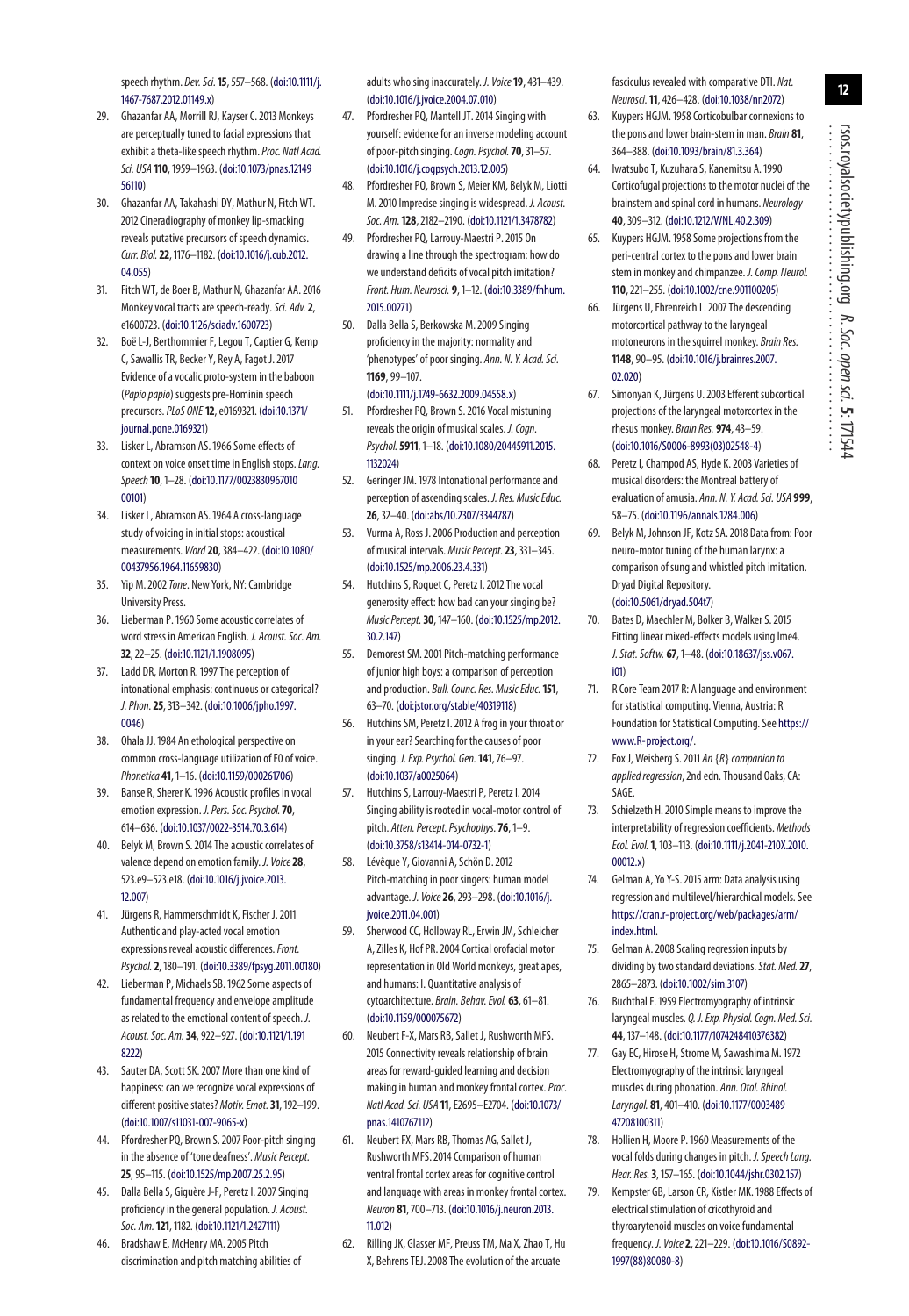- <span id="page-12-33"></span>80. Roubeau B, Chevrie-Muller C, Saint Guily J. 1997 Electromyographic activity of strap and cricothyroid muscles in pitch change. Acta Otolaryngol.**117**, 459–464. [\(doi:10.3109/00016](http://dx.doi.org/10.3109/00016489709113421) [489709113421\)](http://dx.doi.org/10.3109/00016489709113421)
- 81. Shipp T, Izdebski K. 1975 Vocal frequency and vertical larynx positioning by singers. J. Acoust. Soc. Am.**58**, 1104–1106. [\(doi:10.1121/1.380776\)](http://dx.doi.org/10.1121/1.380776)
- <span id="page-12-0"></span>82. Shipp T. 1987 Vertical laryngeal position: research findings and application for singers. J. Voice**1**, 217–219. [\(doi:10.1016/S0892-1997\(87\)80002-4\)](http://dx.doi.org/10.1016/S0892-1997(87)80002-4)
- <span id="page-12-1"></span>83. Vilkman E, Sonninen A, Hurme P, Körkkö P. 1996 External laryngeal frame function in voice production revisited: a review. J. Voice**10**, 78–92. [\(doi:10.1016/S0892-1997\(96\)80021-X\)](http://dx.doi.org/10.1016/S0892-1997(96)80021-X)
- <span id="page-12-2"></span>Sundberg J, Leanderson R, von Euler C. 1989 Activity relationship between diaphragm and cricothyroid muscles. J. Voice**3**, 225–232. [\(doi:10.1016/S0892-1997\(89\)80004-9\)](http://dx.doi.org/10.1016/S0892-1997(89)80004-9)
- 85. Titze IR. 1989 On the relation between subglottal pressure and fundamental frequency in phonation. J. Acoust. Soc. Am. **85**, 901–906. [\(doi:0.1121/1.397562\)](http://dx.doi.org/0.1121/1.397562)
- <span id="page-12-3"></span>86. Titze IR, Luschei ES, Hirano M. 1989 Role of the thyroarytenoid muscle in regulation of fundamental frequency. J. Voice**3**, 213–224. [\(doi:10.1016/S0892-1997\(89\)80003-7\)](http://dx.doi.org/10.1016/S0892-1997(89)80003-7)
- <span id="page-12-4"></span>87. Belyk M, Brown S. 2017 The origins of the vocal brain in humans. Neurosci. Biobehav. Rev.**77**, 177–193. [\(doi:10.1016/j.neubiorev.2017.](http://dx.doi.org/10.1016/j.neubiorev.2017.03.014) [03.014\)](http://dx.doi.org/10.1016/j.neubiorev.2017.03.014)
- 88. Jürgens U. 2009 The neural control of vocalization in mammals: a review. J. Voice**23**, 1–10. [\(doi:10.1016/j.jvoice.2007.07.005\)](http://dx.doi.org/10.1016/j.jvoice.2007.07.005)
- <span id="page-12-5"></span>89. Jürgens U. 2002 Neural pathways underlying vocal control. Neurosci. Biobehav. Rev.**26**, 235–258. [\(doi:10.1016/S0149-7634\(01\)00068-9\)](http://dx.doi.org/10.1016/S0149-7634(01)00068-9)
- <span id="page-12-6"></span>90. Fitch WT. 2006 The biology and evolution of music: a comparative perspective. Cognition **100**, 173-215. [\(doi:10.1016/j.cognition.2005.11.009\)](http://dx.doi.org/10.1016/j.cognition.2005.11.009)
- 91. Brown S. 2000 The 'musilanguage' model of music evolution. In The origins of music (eds N Wallin, B Merker, S Brown), pp. 271–300. Cambridge, MA: MIT Press.
- <span id="page-12-7"></span>92. Mithen S. 2005 The singing Neanderthals: the origins of music, language, mind, and body. Cambridge, MA: Harvard University Press.
- <span id="page-12-8"></span>93. Bonin TL, Trainor LJ, Belyk M, Andrews PW. 2016 The source dilemma hypothesis: perceptual uncertainty contributes to musical emotion. Cognition**154**, 174–181. [\(doi:10.1016/j.cognition.](http://dx.doi.org/10.1016/j.cognition.2016.05.021) [2016.05.021\)](http://dx.doi.org/10.1016/j.cognition.2016.05.021)
- 94. Zatorre RJ, Gandour JT. 2008 Neural specializations for speech and pitch: moving beyond the dichotomies.Phil. Trans. R. Soc. B **363**, 1087–1104. [\(doi:10.1098/rstb.2007.2161\)](http://dx.doi.org/10.1098/rstb.2007.2161)
- 95. Loui P, Wu EH, Wessel DL, Knight RT. 2009 A generalized mechanism for perception of pitch patterns. J. Neurosci.**29**, 454–459. [\(doi:10.1523/](http://dx.doi.org/10.1523/JNEUROSCI.4503-08.2009) [JNEUROSCI.4503-08.2009\)](http://dx.doi.org/10.1523/JNEUROSCI.4503-08.2009)
- <span id="page-12-18"></span>96. Trainor LJ. 2015 The origins of music in auditory scene analysis and the roles of evolution and culture in musical creation.Proc. R. Soc. B **379**, 20140089.
- <span id="page-12-9"></span>97. Schön D, Magne C, Besson M. 2004 The music of speech: music training facilitates pitch processing in both music and language.Psychophysiology **41**, 341–349. [\(doi:10.1111/1469-8986.00172.x\)](http://dx.doi.org/10.1111/1469-8986.00172.x)
- <span id="page-12-10"></span>98. Belyk M, Brown S, Lim J, Kotz SA. 2017 Convergence of semantics and emotional expression within the IFG pars orbitalis. Neuroimage**156**, 240–248. [\(doi:10.1016/j.neuroimage.2017.04.020\)](http://dx.doi.org/10.1016/j.neuroimage.2017.04.020)
- 99. Belyk M, Brown S, Kotz SA. 2017 Demonstration and validation of kernel density estimation for spatial meta-analyses in cognitive neuroscience using simulated data. Data Br. **13**, 346–352. [\(doi:10.1016/j.dib.2017.06.003\)](http://dx.doi.org/10.1016/j.dib.2017.06.003)
- 100. Koelsch S. 2005 Neural substrates of processing syntax and semantics in music. Curr. Opin. Neurobiol.**15**, 207–212. [\(doi:10.1016/j.conb.](http://dx.doi.org/10.1016/j.conb.2005.03.005) [2005.03.005\)](http://dx.doi.org/10.1016/j.conb.2005.03.005)
- 101. Koelsch S. 2011 Towards a neural basis of processing musical semantics.Phys. Life Rev. **8**, 89–105. [\(doi:10.1016/j.plrev.2011.04.004\)](http://dx.doi.org/10.1016/j.plrev.2011.04.004)
- <span id="page-12-11"></span>102. Binder JR, Desai RH, Graves WW, Conant L. 2009 Where is the semantic system? A critical review and meta-analysis of 120 functional neuroimaging studies.Cereb. Cortex **19**, 2767–2796. [\(doi:10.1093/](http://dx.doi.org/10.1093/cercor/bhp055) [cercor/bhp055\)](http://dx.doi.org/10.1093/cercor/bhp055)
- <span id="page-12-12"></span>103. Patel AD. 2003 Language, music, syntax and the brain. Nat. Neurosci. **6**, 674–681. [\(doi:10.1038/](http://dx.doi.org/10.1038/nn1082) [nn1082\)](http://dx.doi.org/10.1038/nn1082)
- 104. Slevc LR, Rosenberg JC, Patel AD. 2009 Making psycholinguistics musical: self-paced reading time evidence for shared processing of linguistic and musical syntax.Psychon. Bull. Rev.**16**, 374–381. [\(doi:10.3758/16.2.374\)](http://dx.doi.org/10.3758/16.2.374)
- <span id="page-12-13"></span>105. Fitch WT. 2011 The evolution of syntax: an exaptationist perspective.Front. Evol. Neurosci.**3**, 1–12. [\(doi:10.3389/fnevo.2011.00009\)](http://dx.doi.org/10.3389/fnevo.2011.00009)
- <span id="page-12-14"></span>106. Penhune VB, Zattore RJ, Evans AC. 1998 Cerebellar contributions to motor timing: a PET study of auditory and visual rhythm reproduction. J. Cogn. Neurosci.**10**, 752–765. [\(doi:10.1162/089892998](http://dx.doi.org/10.1162/089892998563149) [563149\)](http://dx.doi.org/10.1162/089892998563149)
- 107. Abrams DA, Bhatara A, Ryali S, Balaban E, Levitin DJ, Menon V. 2011 Decoding temporal structure in music and speech relies on shared brain resources but elicits different fine-scale spatial patterns. Cereb. Cortex **21**, 1507–1518. [\(doi:10.1093/cercor/](http://dx.doi.org/10.1093/cercor/bhq198) [bhq198\)](http://dx.doi.org/10.1093/cercor/bhq198)
- <span id="page-12-15"></span>108. Port RF. 2003 Meter and speech. J. Phon.**31**, 599–611. [\(doi:10.1016/j.wocn.2003.08.001\)](http://dx.doi.org/10.1016/j.wocn.2003.08.001)
- <span id="page-12-16"></span>109. Racette A, Bard C, Peretz I. 2006 Making non-fluent aphasics speak: sing along! Brain**129**, 2571–2584. [\(doi:10.1093/brain/awl250\)](http://dx.doi.org/10.1093/brain/awl250)
- 110. Brown S, Martinez MJ, Parsons LM. 2006 Music and language side by side in the brain: a PET study of the generation of melodies and sentences. Eur. J. Neurosci.**23**, 2791–2803. [\(doi:10.1111/j.1460-9568.](http://dx.doi.org/10.1111/j.1460-9568.2006.04785.x) [2006.04785.x\)](http://dx.doi.org/10.1111/j.1460-9568.2006.04785.x)
- 111. Özdemir E, Norton A, Schlaug G. 2006 Shared and distinct neural correlates of singing and speaking. Neuroimage**33**, 628–635. [\(doi:10.1016/j.neuro](http://dx.doi.org/10.1016/j.neuroimage.2006.07.013) [image.2006.07.013\)](http://dx.doi.org/10.1016/j.neuroimage.2006.07.013)
- <span id="page-12-17"></span>112. Zarate JM. 2013 The neural control of singing. Front. Hum. Neurosci.**7**, 1–12. [\(doi:10.3389/fnhum.](http://dx.doi.org/10.3389/fnhum.2013.00237) [2013.00237\)](http://dx.doi.org/10.3389/fnhum.2013.00237)
- <span id="page-12-19"></span>113. Honing H, ten Cate C, Peretz I, Trehub SE. 2015 Without it no music: cognition, biology and evolution of musicality.Phil. Trans. R. Soc. B **370**, 20140088. [\(doi:10.1098/rstb.2014.0088\)](http://dx.doi.org/10.1098/rstb.2014.0088)
- 114. Hoeschele M, Merchant H, Kikuchi Y, Hattori Y, ten Cate C. 2015 Searching for the origins of musicality across species.Phil. Trans. R. Soc. B **370**, 20140094. [\(doi:10.1098/rstb.2014.0094\)](http://dx.doi.org/10.1098/rstb.2014.0094)
- <span id="page-12-20"></span>115. Hauser MD, Chomsky N, Fitch WT. 2002 The faculty of language: what is it, who has it, and how did it evolve?Science**298**, 1569–1579. [\(doi:10.1126/](http://dx.doi.org/10.1126/science.298.5598.1569) [science.298.5598.1569\)](http://dx.doi.org/10.1126/science.298.5598.1569)
- <span id="page-12-21"></span>116. Savage PE, Brown S, Sakai E, Currie TE. 2015 Statistical universals reveal the structures and functions of human music.Proc. Natl Acad. Sci. USA **112**, 8987–8992. [\(doi:10.1073/pnas.1414495112\)](http://dx.doi.org/10.1073/pnas.1414495112)
- <span id="page-12-22"></span>117. Nottebohm F. 1972 The origins of vocal learning. Am. Nat.**106**, 116–140. [\(doi:10.1086/282756\)](http://dx.doi.org/10.1086/282756)
- <span id="page-12-23"></span>118. Hayes KJ, Hayes C. 1951 The intellectual development of a home-raised chimpanzee. Proc. Am. Philos. Soc. **95**, 105–109.
- <span id="page-12-24"></span>119. Carey D, Krishnan S, Callaghan MF, Sereno MI, Dick F. 2017 Functional and quantitative MRI mapping of somatosensory representations of human supralaryngeal vocal tract. Cereb. Cortex 27, 265–278. [\(doi:10.1093/cercor/bhw393\)](http://dx.doi.org/10.1093/cercor/bhw393)
- 120. Carey D, Miquel ME, Evans BG, Adank P, McGettigan C. 2017 Vocal tract images reveal neural representations of sensorimotor transformation during speech imitation. Cereb. Cortex **27**, 3064–3079. [\(doi:10.1093/cercor/bhx056\)](http://dx.doi.org/10.1093/cercor/bhx056)
- <span id="page-12-32"></span>121. Simmonds AJ, Leech R, Iverson P, Wise RJS. 2014 The response of the anterior striatum during adult human vocal learning. J. Neurophysiol.**112**, 792–801. [\(doi:10.1152/jn.00901.2013\)](http://dx.doi.org/10.1152/jn.00901.2013)
- <span id="page-12-25"></span>122. Segawa JA, Tourville JA, Beal DS, Guenther FH. 2015 The neural correlates of speech motor sequence learning. J. Cogn. Neurosci.**27**, 819–831. [\(doi:10.1162/jocn\\_a\\_00737\)](http://dx.doi.org/10.1162/jocn_a_00737)
- <span id="page-12-26"></span>123. Garnier M, Lamalle L, Sato M. 2013 Neural correlates of phonetic convergence and speech imitation.Front. Psychol. **4**, 1–15. [\(doi:10.3389/](http://dx.doi.org/10.3389/fpsyg.2013.00600) [fpsyg.2013.00600\)](http://dx.doi.org/10.3389/fpsyg.2013.00600)
- <span id="page-12-27"></span>124. Belyk M, Pfordresher PQ, Liotti M, Brown S. 2016 The neural basis of vocal pitch imitation in humans. J. Cogn. Neurosci.**28**, 621–635. [\(doi:10.1162/jocn\\_a\\_00914\)](http://dx.doi.org/10.1162/jocn_a_00914)
- <span id="page-12-28"></span>125. Petrides M, Cadoret G, Mackey S. 2005 Orofacial somatomotor responses in the macaque monkey homologue of Broca's area. Nature **435**, 1235–1238. [\(doi:10.1038/nature03628\)](http://dx.doi.org/10.1038/nature03628)
- 126. Petrides M, Pandya DN. 2002 Comparative cytoarchitectonic analysis of the human and the macaque ventrolateral prefrontal cortex and corticocortical connection patterns in the monkey. Eur. J. Neurosci.**16**, 291–310. [\(doi:10.1046/j.1460-](http://dx.doi.org/10.1046/j.1460-9568.2002.02090.x) [9568.2002.02090.x\)](http://dx.doi.org/10.1046/j.1460-9568.2002.02090.x)
- 127. Shmuelof L, Krakauer JW. 2011 Are we ready for a natural history of motor learning? Neuron**72**, 469–476. [\(doi:10.1016/j.neuron.2011.10.017\)](http://dx.doi.org/10.1016/j.neuron.2011.10.017)
- <span id="page-12-30"></span>128. Leyton S, Sherrington C. 1917 Observations on the excitable cortex of the chimpanzee, organ-utan, and gorilla.Exp. Physiol.**11**, 135–222. [\(doi:10.1113/](http://dx.doi.org/10.1113/expphysiol.1917.sp000240) [expphysiol.1917.sp000240\)](http://dx.doi.org/10.1113/expphysiol.1917.sp000240)
- <span id="page-12-29"></span>129. Petrides M, Tomaiuolo F, Yeterian EH, Pandya DN. 2012 The prefrontal cortex: comparative architectonic organization in the human and the macaque monkey brains. Cortex 48, 46-57. [\(doi:10.1016/j.cortex.2011.07.002\)](http://dx.doi.org/10.1016/j.cortex.2011.07.002)
- <span id="page-12-31"></span>130. Nambu A. 2011 Somatotopic organization of the primate basal ganglia.Front. Neuroanat.**5**, 1–9. [\(doi:10.3389/fnana.2011.00026\)](http://dx.doi.org/10.3389/fnana.2011.00026)
- 131. Amiez C, Petrides M. 2014 Neuroimaging evidence of the anatomo-functional organization of the human cingulate motor areas. Cereb. Cortex 24, 563–578. [\(doi:10.1093/cercor/bhs329\)](http://dx.doi.org/10.1093/cercor/bhs329)